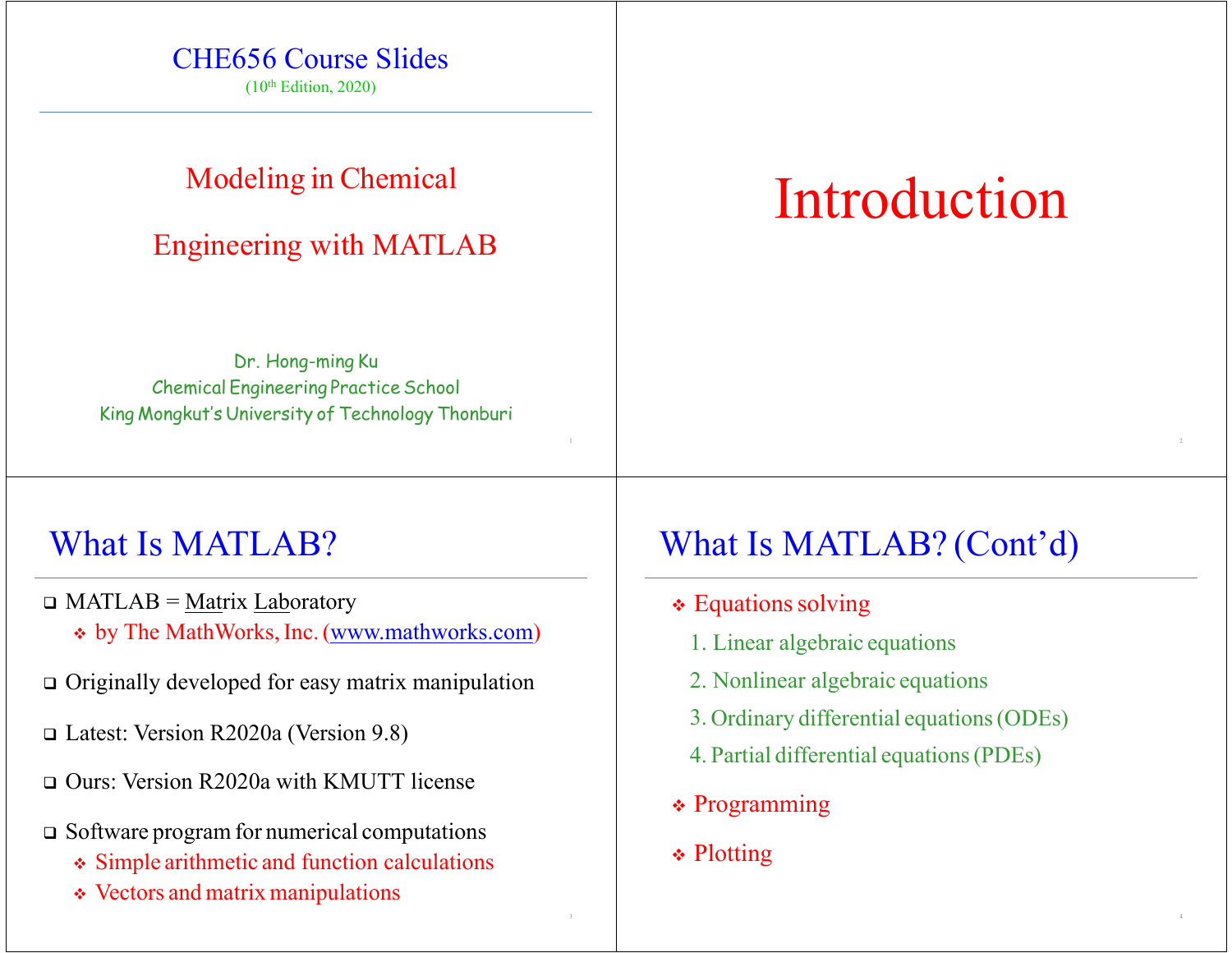# Getting Started

- On PCs, click on the MATLAB icon in Desktop
- Terminating a MATLAB session:
	- 1. Click on the "Close Window" button
	- <sup>2</sup>. Select Exit MATLAB from the File pulldown menu
	- 3. PressCntrl+Q on the command line
	- 4. Type exit or quit at the command line
	- <sup>5</sup>. Cntrl+C will interrupt a MATLAB task but will not exit the program

# Getting Started (Cont'd)



# Getting Help in MATLAB

Very extensive set of help at the command line:

help trouble-shooting

| demo              | Opens Help browser to MATLAB examples                                |  |  |
|-------------------|----------------------------------------------------------------------|--|--|
| help <i>topic</i> | Display on-line help on a topic (with                                |  |  |
|                   | syntax and examples) at command line<br>Type help to view all topics |  |  |
| doc               | Online help and comprehensive                                        |  |  |
| helpwin           | hypertext documentation and                                          |  |  |

# keyword in the first line of help text

 For example, MATLAB does not have a function named "inverse":

The lookfor command searchesfor functions based on <sup>a</sup>

#### >> help inverse

inverse.m not found.

Lookfor vs. Help

>> lookforinverse

 $\Rightarrow$  will find many matches

 $\Rightarrow$  response from MATLAB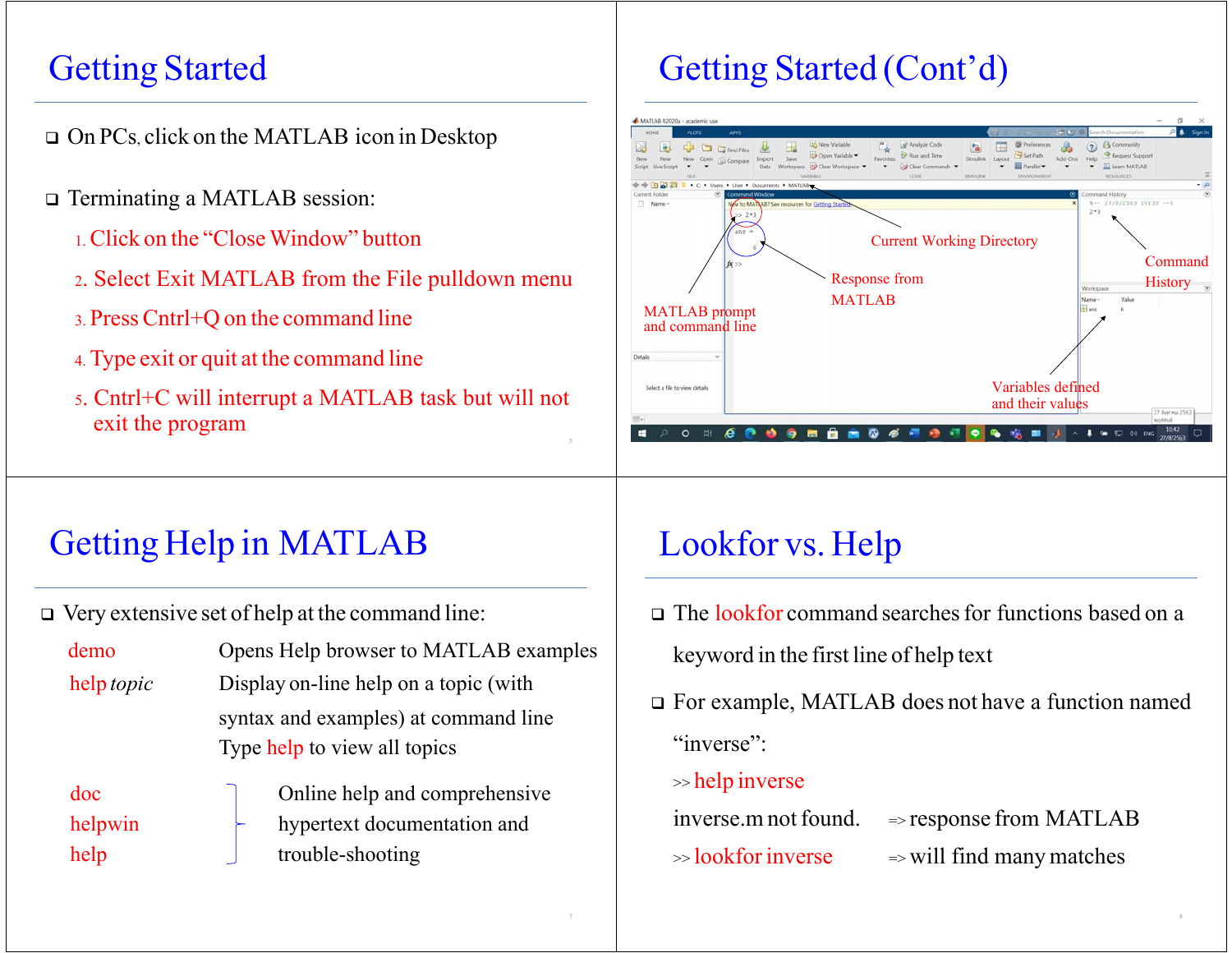# Simple Arithmetic Capabilities

| $>>$ clc    | $\%$ Clear the screen                |
|-------------|--------------------------------------|
| $\gg$ clear | % Clear all the variables in session |
| $>> 2 + 3$  | % Simple addition                    |
| $ans =$     |                                      |
| 5           |                                      |
|             |                                      |
| $>> 2*3$    | % Simple multiplication              |
| $ans =$     |                                      |
| 6           |                                      |

#### Simple Arithmetic Capabilities(Cont'd)

| $>>$ 3/6       | % Simple division         |
|----------------|---------------------------|
| $>> 2^{2}3$    | % Exponentiation of power |
| $\gg 10/(3+2)$ | % More complex expression |
| $ans =$        |                           |
| $\mathcal{D}$  |                           |
|                |                           |

#### Arithmetic Operators:

| + Addition                                           |          | Division      |  |
|------------------------------------------------------|----------|---------------|--|
| - Subtraction                                        |          | Left division |  |
| * Multiplication                                     | $\wedge$ | Power         |  |
| () Specify evaluation order by the degree of nesting |          |               |  |

# Other Tidbits

| $>> 6/3, 3 \setminus 6$ | % Use, to execute more than 1 operation                     |
|-------------------------|-------------------------------------------------------------|
| $ans =$                 |                                                             |
|                         |                                                             |
| $ans =$                 |                                                             |
|                         |                                                             |
|                         | The semicolon; will suppress the output but save the result |

|         | $\gg$ 2+3; %Will produce no output but save the result in ans |
|---------|---------------------------------------------------------------|
|         | $\gg$ ans $\%$ Retrieve the result                            |
| $ans =$ |                                                               |

# Other Tidbits(Cont'd)

 Use up-arrow to recall previously entered commands  $\Box$  A statement can be continued onto the next line with 3 or more periods followed by a return  $>> 2 + 3 ...$ % Use 3 periods to continue the next line  $+10$  $ans =$ 15

5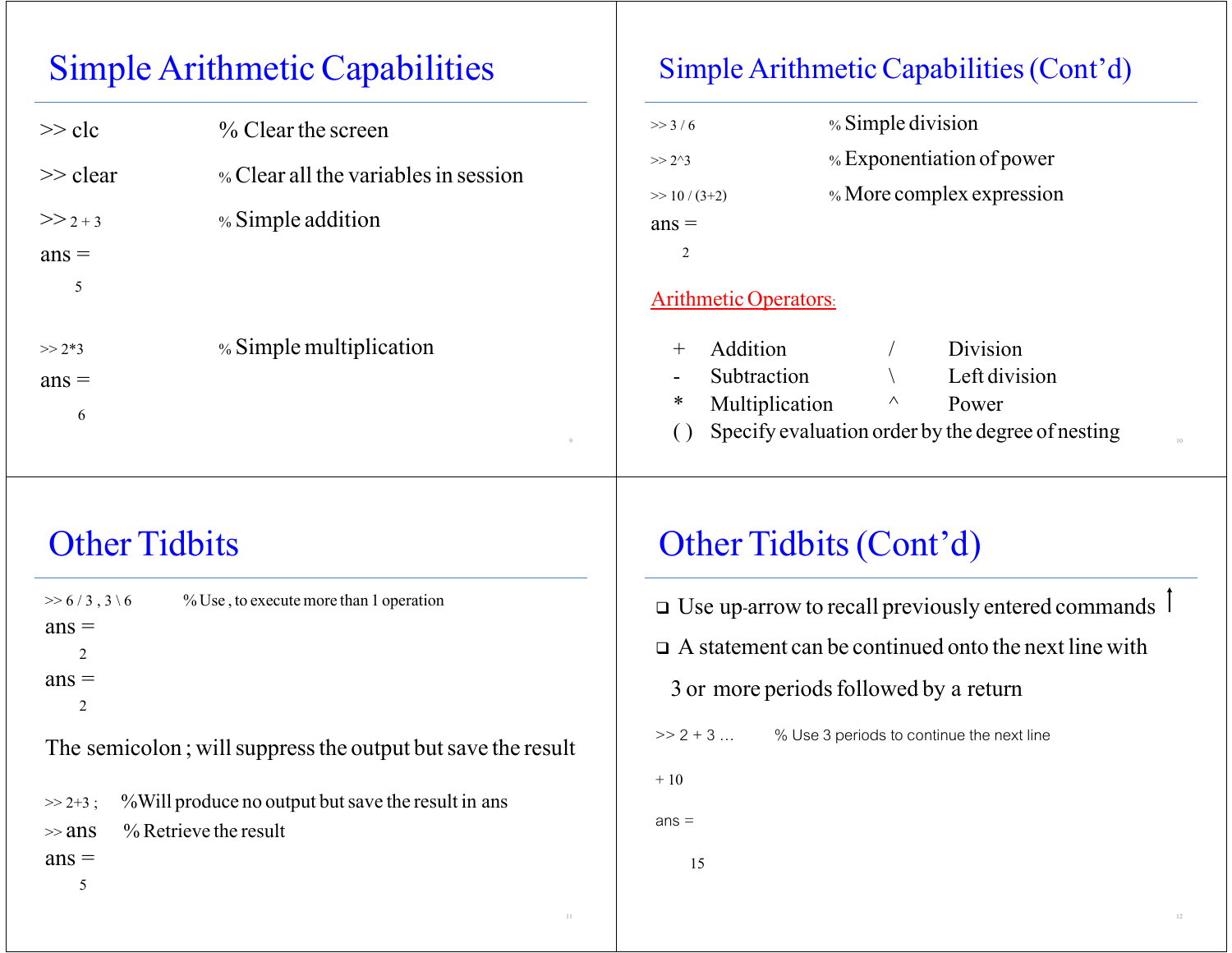#### Input and Output Format for Numbers

- All computationsin MATLAB are done in double precision (16 digits)
- Uses conventional decimal notation
- Scientific notation usesthe letter *<sup>e</sup>* to specify a powerof-ten scale factor
- Imaginary numbers use either*i* or*j* as a suffix

#### Input and Output Format for Numbers

 $\Box$  Examples of legal numbers are:

|           | -99         | 0.0001     |
|-----------|-------------|------------|
| 9.6397238 | 1.60210e-20 | 6.02252e25 |
| 1i        | $-3.14159$  | 3e5i       |

 $\Box$  Format command is used to switch between different display formats.

Display Output for Numbers with Format

#### Display Output for Numbers with Format

| $\gg$ format          | % Default. Same as "format short"                                                                      | $\gg$ pi                              | $%$ Display value of <i>pi</i> using default format           |
|-----------------------|--------------------------------------------------------------------------------------------------------|---------------------------------------|---------------------------------------------------------------|
| $\gg$ format short    | % Scaled fixed point format with 5 digits                                                              | $ans =$<br>3.1416                     |                                                               |
| $\gg$ format long     | % Scaled fixed point format with 15 digits                                                             |                                       |                                                               |
| $\gg$ format shorte   | % Floating point format with 5 digits                                                                  | $\gg$ format long, pi<br>$ans =$      | % Long, fixed format pi                                       |
| $\gg$ format longe    | % Floating point format with 15 digits                                                                 | 3.14159265358979                      |                                                               |
| $\gg$ format shorteng | % Engineering format that has at least 5 digits and a power<br>that is a multiple of three             | $\gg$ format shorte, pi<br>$ans =$    | $%$ Short, scientific notation for <i>pi</i>                  |
| $\gg$ format longeng  | % Engineering format that has exactly 16 significant digits<br>and a power that is a multiple of three | $3.1416e+00$                          | Use fprintf command to write formatted data to file or screen |
| $\gg$ format compact  | % Suppresses extra line-feeds                                                                          | Syntax: fprintf (fid, format, $A$ , ) |                                                               |
| $\gg$ format loose    | % Puts the extra line-fees back in<br>15                                                               |                                       |                                                               |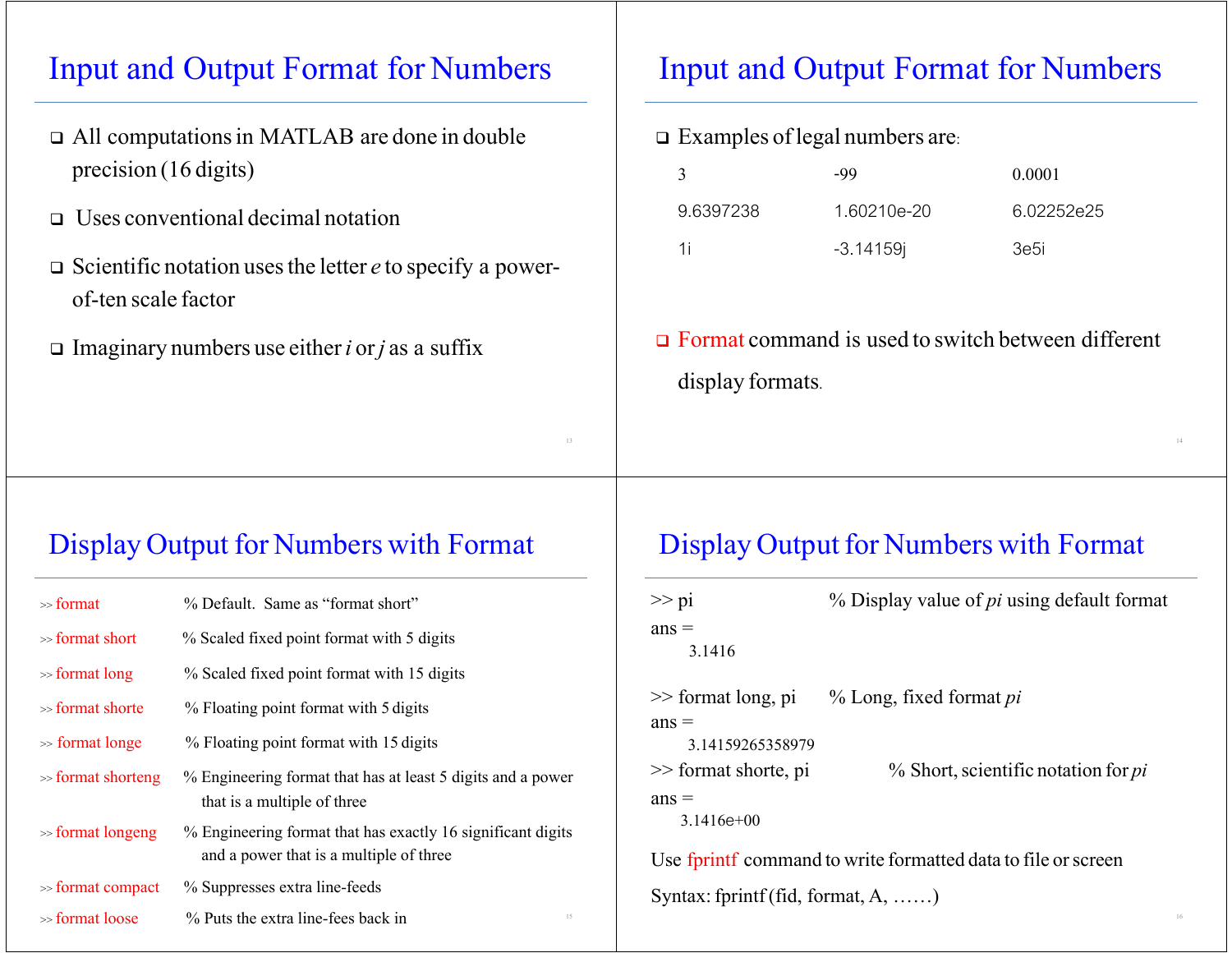# The fprintfCommand

Syntax: fprintf (fid, format, A, ……)

where  $fi =$  output filename; if blank, output is screen  $format = format control of data$ A = variable name (e.g. vector, matrix, etc.)

 $>> A = pi;$ 

 $\gg$  fprintf('%10.6f', A) % print value of *pi* in fixed point % format with a maximum of 10 % characters and 6 decimal places

3.141593

## Predefined Variables

| ans        | The most recent answer                         |
|------------|------------------------------------------------|
| i, j       | Imaginary unit                                 |
| pi         | The value of <i>pi</i> $(3.141592653)$         |
| Inf        | Infinity                                       |
| <b>NaN</b> | Not-a-Number (i.e. $0/0$ or Infinity/Infinity) |

# The fprintf Command (Cont'd)

 $>> A = \pi i$ ; B = 2\*pi; >> fprintf ('%10.6f', A, B) 3.141593 6.283185

3.141593

 $\gg$  fprintf ('%10.6f\n', A, B) % \n forces a new line in output

6.283185

Type 'help fprintf' to view more information about the the command and how to write to an output file.

Another useful command to display output is  $\text{disp}(x)$ , where x could be an array or a string enclosed in ''. The command displays the array without printing the array name.

### Built-in Mathematical Functions

MATLAB has many built-in mathematical functions

 Type "help elfun" and "help specfun" for a list of functions

Some common ones are:

| abs(x)   | Gives the absolute value of x   |
|----------|---------------------------------|
| sqrt(x)  | Gives the square root of x      |
| exp(x)   | Exponential of x                |
| log(x)   | Natural logarithm of x          |
| log10(x) | Logarithm to the base $10$ of x |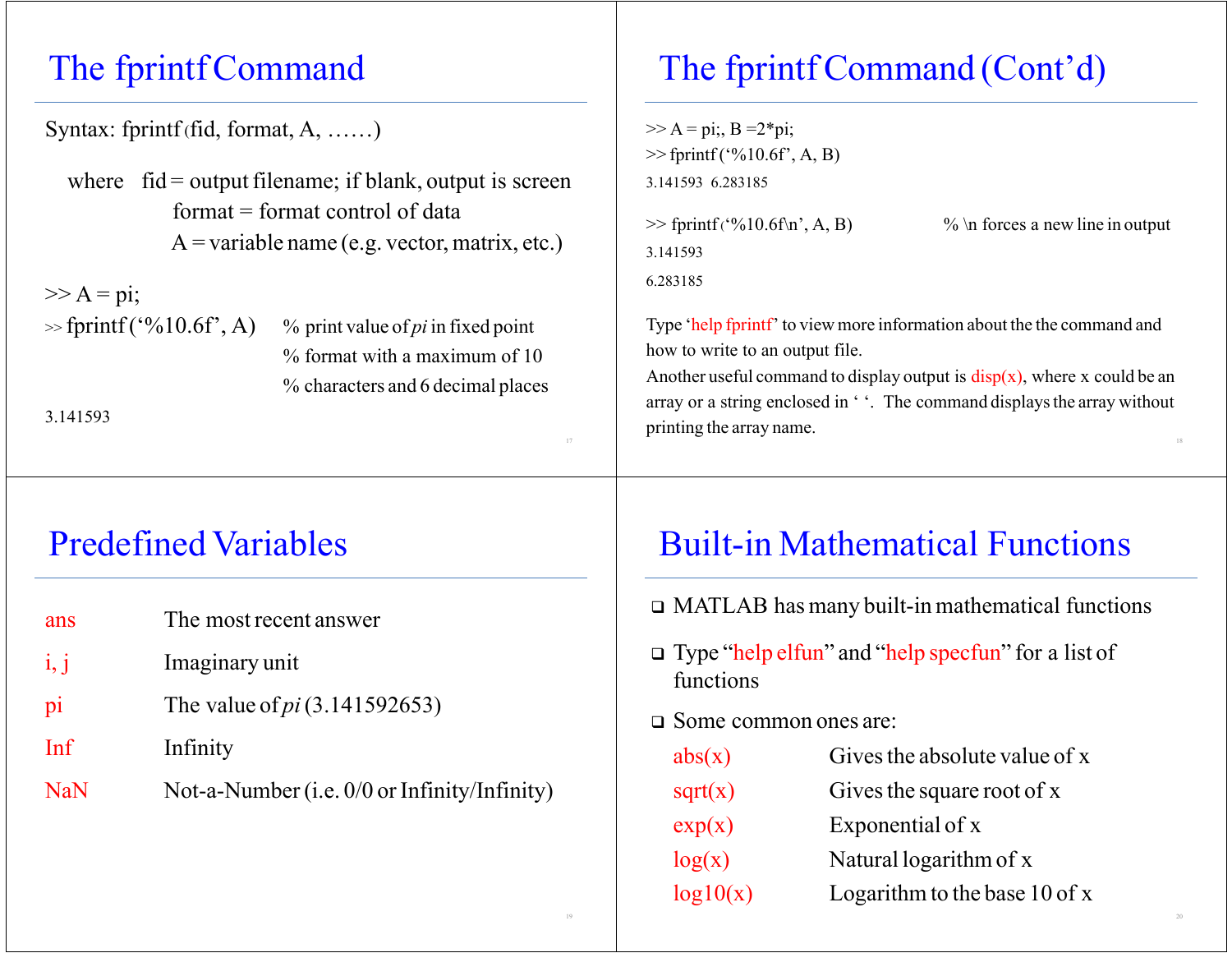### Built-in Mathematical Functions (Cont'd)

| sin(x)          | Sine of x, for x in radians             |
|-----------------|-----------------------------------------|
| asin(x)         | Arcsin(x)                               |
| csc(x)          | Produces $1/\sin(x)$                    |
| round $(x)$     | Gives the integer closest to x          |
| real(x)         | Gives the real part of a complex number |
| $>> x = exp(1)$ | % Numerical value of $e$                |
| $x =$           |                                         |

An Example

#### $\frac{0}{0}$

% Here is a simple sequence of expressionsto compute  $\%$  the volume of a cylinder, given its radius and length.

#### $\frac{0}{0}$

50.2655

>> radius <sup>=</sup> $\gg$  length = 4;  $\%$  length of cylinder  $\gg$  volume = pi\*radius^2\*length % volume of cylinder volume <sup>=</sup>

2; % radius of cylinder

## Writing a MATLAB Script File

- A script is an external text file containing a sequence of MATLAB statements.
	- Has the file extension .m

2.7183

- Very useful for running MATLAB non-interactively by executing many MATLAB statements with one Enter keystroke by typing the script filename.
- The first character of the file name must be an alphabet, but the file name may contain numerals.
- Must make sure the file name does not coincide with built-in MATLAB function names, e.g. sum, sin, mean.

#### Writing a MATLAB Script File (Cont'd)

- Two simple ways to create a MATLAB script file:
	- 1. Use a text editor in Windows or use the built-in Editor in MATLAB by choosing New Script in the ribbon.
	- 2. Use MATLAB *diary* command to record an interactive session.
		- >> diary filename
		- >> (some MATLAB commands)
		- >> (some MATLAB output)
		- >> diary off

Then edit the file to delete MATLAB output, including incorrect commands and any error messages. Save the file again with the extension .m.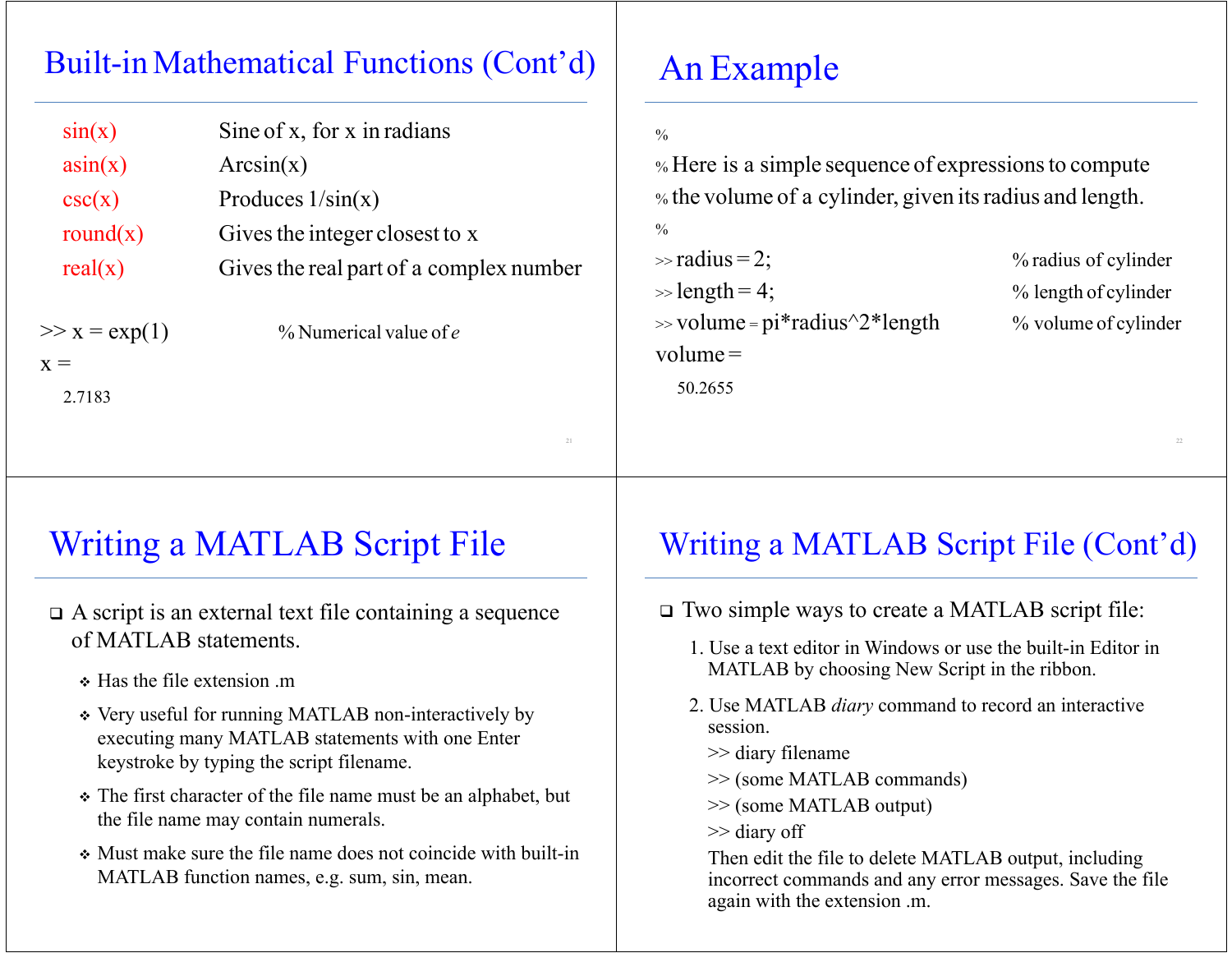# Example of a Script File

Create a script file named "Volume.m"

clearclcradius  $= 2$ ;  $length = 4$ ; volume =  $pi*radius^2*length;$ fprintf ('The volume of the cylinder =  $\%4.2f \n\cdot n$ ', volume)

- Notice that the file name of a script is case-sensitive.
- Also, you are not allowed to use the same name for a variable in the script and the script file name.

# Vector and Matrix Manipulations

### Matrices and Vectors

#### Vectors and One-Dimensional Arrays

1. Row Vector

 $\gg$  a = [1 3 9 25 1] % Syntax for a row vector with  $\%$  elements separated by a space  $\gg$  a = [1, 3, 9, 25, 1] % Syntax for a row vector with % elements separated by a comma

 $a =$ 

1 3 9 25 1

### Matrices and Vectors(Cont'd)

2. Column Vector  $\gg b = [1; 3; 2; 5]$  % Syntax for a column vector with  $\%$  elements separated by a semicolon  $h =$ 13 $\mathfrak{D}$ 5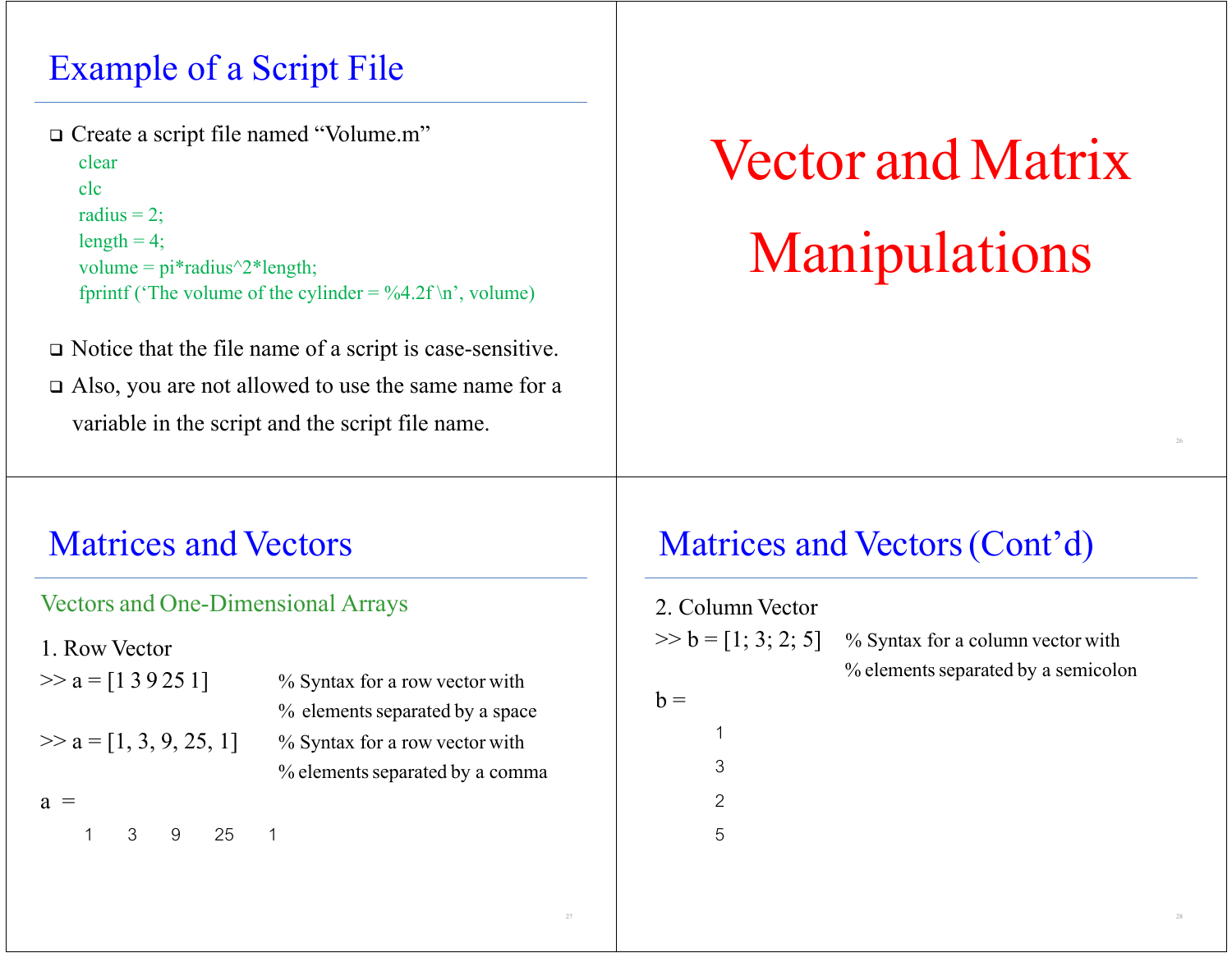#### Some Vector Operations/Manipulations

| $\gg$ a(2)<br>$ans =$<br>3 | % Determine the value of the 2nd element of the vector | $\gg$ a(6) = 16 % Change the 6th element of the vector<br>$a =$<br>25 1<br>16 49<br>3<br>9 |
|----------------------------|--------------------------------------------------------|--------------------------------------------------------------------------------------------|
|                            |                                                        | Many of the functions introduced can be applied to a vector                                |
| $\gg$ length(a)            | % Determine the number of elements in vector           | % Determine the square root of each element<br>$\gg$ sqrt(a)<br>$ans =$                    |
| $ans =$<br>5               |                                                        | 1.7321<br>5.0000<br>1.0000<br>3.0000<br>1.0000<br>7.0000<br>4.0000                         |
| $\gg$ a(7) = 49            | % Add an additional element to the vector a            | Other useful functions are:                                                                |
| $a =$                      |                                                        | $min(a)$ , $max(a)$ , $mean(a)$ , $median(a)$                                              |
| 3<br>9                     | 25<br>49<br>$\cap$<br>29                               |                                                                                            |

#### Some Vector Operations/Manipulations

| $\gg$ c = [2 4 5 3]' % c is the transpose of the row vector                    |
|--------------------------------------------------------------------------------|
| $c =$                                                                          |
| $\overline{2}$                                                                 |
| 4                                                                              |
| 5                                                                              |
| 3                                                                              |
| $\gg$ 3 <sup>*</sup> b – c % array operations can be performed on each element |
| $ans =$                                                                        |
|                                                                                |
| 5                                                                              |
| 1                                                                              |
| 12                                                                             |
|                                                                                |

#### Some Vector Operations/Manipulations

Some Vector Operations/Manipulations

| Arrays can be combined |                                             |
|------------------------|---------------------------------------------|
| >> [c ; b]             | % Join two column vectors to form a new one |
| $ans =$                |                                             |
| 2                      |                                             |
| 4                      |                                             |
| 5                      |                                             |
| 3                      |                                             |
| 1                      |                                             |
| 3                      |                                             |
| 2                      |                                             |
| 5                      |                                             |
|                        |                                             |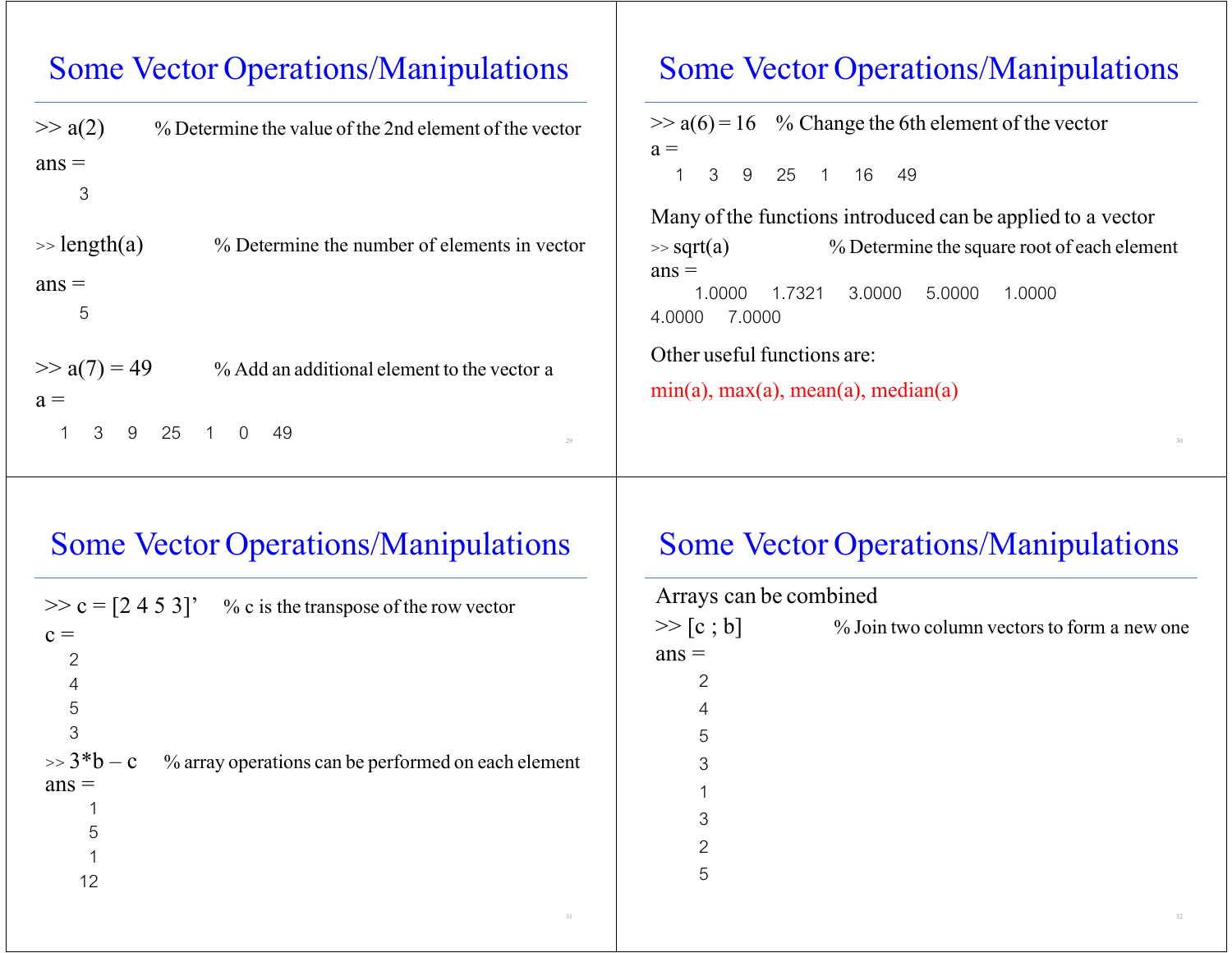#### Some Vector Operations/Manipulations

```
When division, exponentiation, or other operators are involved,
the syntax is to put a period '.' before the operator without any
spacing:
>> a/2 % Divide each array element by 2
ans = 0.5000 1.5000 4.5000 12.5000 0.50008.0000 24.5000
>> b'.*c'
         % Form product of the individual elements,
             i.e. [b_1c_1, b_2c_2, ..., b_nc_n]ans = 2 12 10 155^{33}
```
#### Some Vector Operations/Manipulations

 $>> (b'.*c').^2$  % Another example of exponentiation and .  $ans =$ 

4 144 100 225

Vector inner and outer products:

 $>> c$ <sup>\*</sup>b % Form inner product of 2 vectors  $\rightarrow$  a scalar  $ans =$ 39

#### Some Vector Operations/Manipulations

|         |   |          |     | $\gg b^*c^*$ % Form the outer product of 2 vectors $\rightarrow$ a matrix |
|---------|---|----------|-----|---------------------------------------------------------------------------|
| $ans =$ |   |          |     |                                                                           |
|         |   | 2 4 5 3  |     |                                                                           |
|         |   | 6 12 15  |     |                                                                           |
|         | 4 | 8 10     | - 6 |                                                                           |
|         |   | 10 20 25 |     | 15                                                                        |
|         |   |          |     |                                                                           |

#### Matrices:

Some basic conventions:

1. Separate the element of a row with a blanks or commas

# Matrices (Cont'd)

| 2. Use semicolons; to indicate the end of each row               |                         |                       |  |                                                           |
|------------------------------------------------------------------|-------------------------|-----------------------|--|-----------------------------------------------------------|
| 3. Surround the entire list of elements with square brackets, [] |                         |                       |  |                                                           |
|                                                                  | $>> A = [1 2 3; 5 7 4]$ |                       |  | $%$ Entering a 2×3 matrix                                 |
| $A =$                                                            |                         |                       |  |                                                           |
|                                                                  |                         | $1 \qquad 2 \qquad 3$ |  |                                                           |
|                                                                  |                         | $5 \qquad 7 \qquad 4$ |  |                                                           |
|                                                                  |                         |                       |  | $\gg$ A(2,1) % Access element of second row, first column |
| $ans =$                                                          | 5                       |                       |  |                                                           |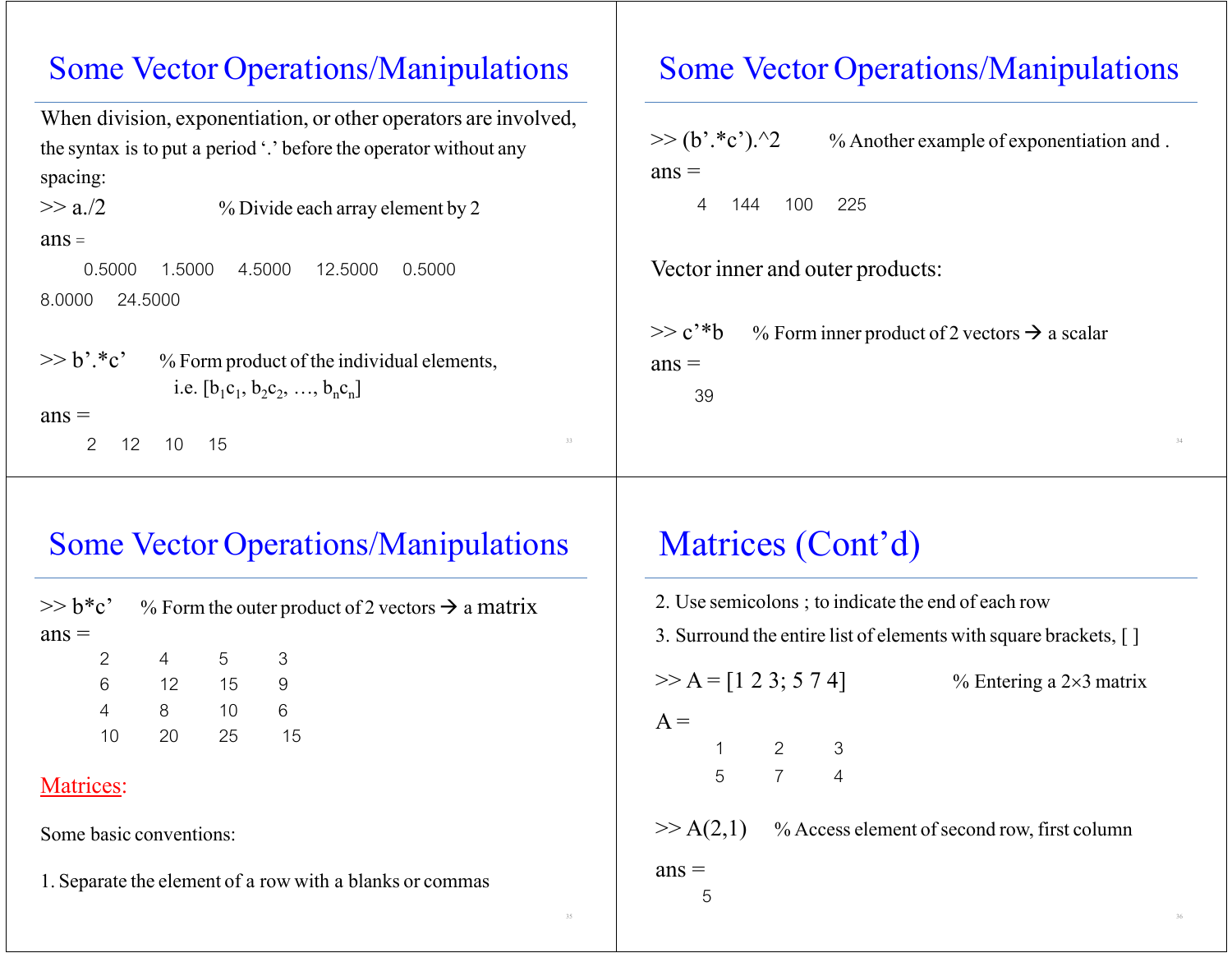# Matrices (Cont'd)

Consider a larger matrix:

|       |               |          |       |           |  | $\Rightarrow$ B = [2 3 1 5 7; 3 5 1 6 7; 8 3 2 1 4; 5 7 10 3 4] |
|-------|---------------|----------|-------|-----------|--|-----------------------------------------------------------------|
| $B =$ |               |          |       |           |  |                                                                 |
|       |               |          |       | 2 3 1 5 7 |  |                                                                 |
|       | $\mathcal{S}$ |          | 5 1 6 |           |  |                                                                 |
|       |               |          |       | 3 2 1     |  |                                                                 |
|       |               | 5 ( 10 3 |       |           |  |                                                                 |

Sub-matrices can be extracted from B using the colon operator The syntax is: (start\_row:end\_row, start\_column:end\_column)

# Matrices (Cont'd)

| $\gg$ B submatrix = B(2:3, 2:4) % Extract a 2×3 sub-matrix |                     |                        |              |                                       |  |
|------------------------------------------------------------|---------------------|------------------------|--------------|---------------------------------------|--|
| B submatrix $=$                                            |                     |                        |              |                                       |  |
|                                                            |                     | 5 1                    | 6            |                                       |  |
|                                                            | 3                   | $\overline{2}$         | $\mathbf{1}$ |                                       |  |
| $>> A(:, 3) = [ ]$                                         |                     |                        |              | % Delete the third column of matrix A |  |
| $A =$                                                      |                     |                        |              |                                       |  |
|                                                            | $1 \quad 2$         |                        |              |                                       |  |
|                                                            | 5 7                 |                        |              |                                       |  |
|                                                            |                     | $\gg A(:, 3) = [3; 4]$ |              | $\%$ Add another column to A          |  |
| $A =$                                                      |                     |                        |              |                                       |  |
|                                                            | $1 \quad 2 \quad 3$ |                        |              |                                       |  |
|                                                            | 5 7 4               |                        |              | 38                                    |  |

# Matrices (Cont'd)

Some useful functions for manipulating matrices:

- $diag(A)$  Produces the diagonal of matrix A
- $inv(A)$  Finds the inverse of matrix A
- $eig(A)$  Computes the eigenvalues of matrix A
- $eye(n)$  Generates an  $n \times n$  identity matrix
- zeros(n, m) Generates an  $n \times m$  matrix of zeros
- ones(n, m) Generates an  $n \times m$  matrix of ones

Matrix manipulations can be used to solve a system of algebraic equations!!!

# Example of the Use of Matrices

To solve a Stoichiometric Balance Problem:

 $x_1CH_4 + x_2O_2 \longrightarrow x_3CO_2 + x_4H_2O$  (combustion of methane)

The balance equations are:

 $x_1 = x_3$ ,  $4x_1 = 2x_4$ ,  $2x_2 = 2x_3 + x_4$ 

3 equations but 4 unknowns ==>  $\text{set } x_1 = 1$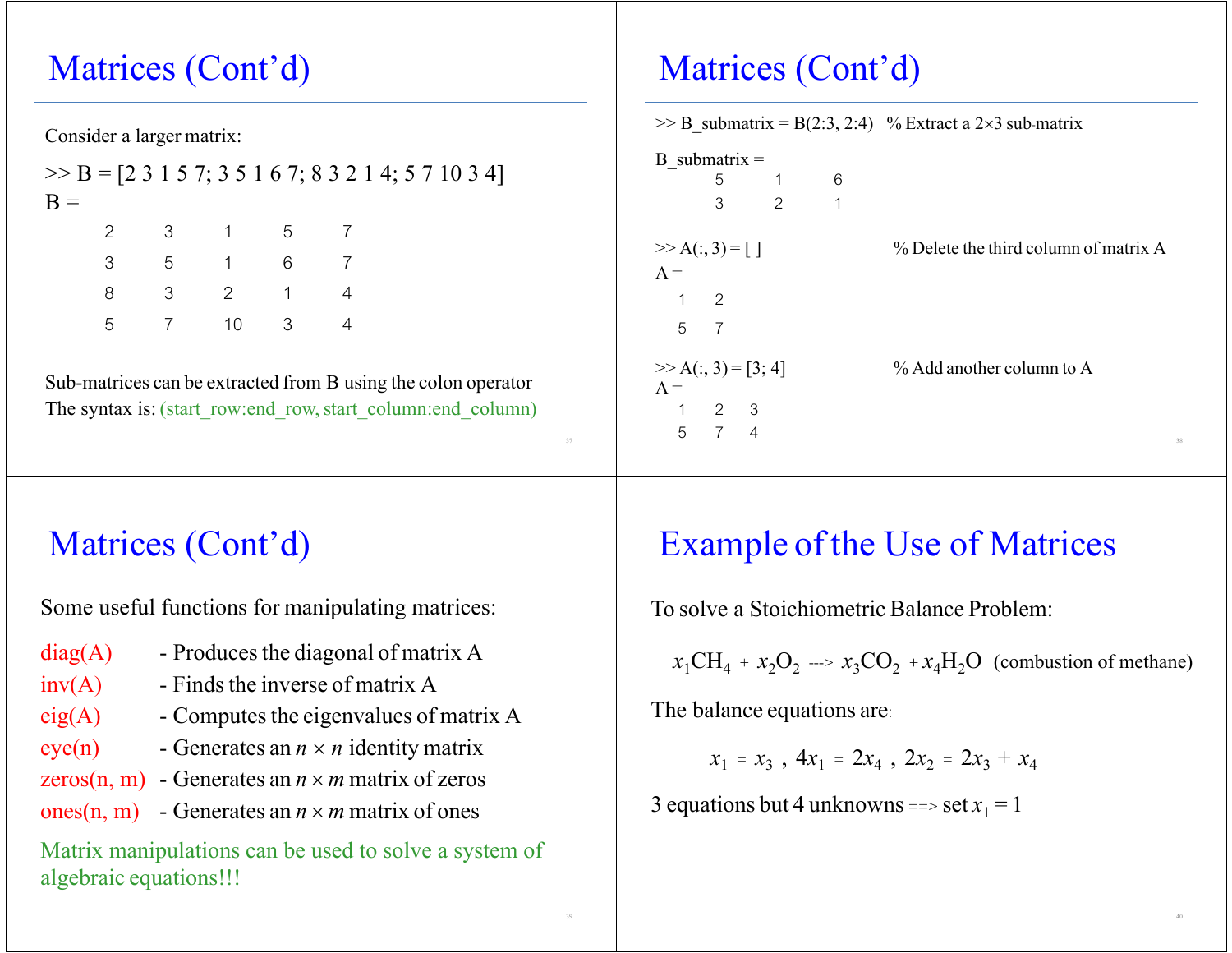#### Example of the Use of Matrices (Cont'd)

The matrix form is:

$$
\begin{bmatrix} 1 & 0 & -1 & 0 \ 4 & 0 & 0 & -2 \ 0 & 2 & -2 & -1 \ 1 & 0 & 0 & 0 \end{bmatrix} \begin{bmatrix} x_1 \ x_2 \ x_3 \ x_4 \end{bmatrix} = \begin{bmatrix} 0 \ 0 \ 1 \end{bmatrix}
$$

The solution from MATLAB is:

 $\rm CH_{4}$  + 2O<sub>2</sub> ---> CO<sub>2</sub> + 2H<sub>2</sub>O

# Solving Nonlinear Algebraic Equations

# Solving Nonlinear Equations

- There are 3 important MATLAB functions forsolving nonlinear equations:  $f(x) = 0$
- 1. roots  $\rightarrow$  special function to solve for polynomial roots
- 2. solve generalized *symbolic* solver for roots of a set of nonlinear equations
- 3. fsolve generalized *numerical* solver for roots of a set of nonlinear equations

# Syntax of Roots Function

□ Syntax of roots is:

 $\text{ROOTS}(C)$  computes the roots of the polynomial whose coefficients are the elements of the vector *C*.

If *C* has N+1 components, the polynomial is *C*(1)\**X*^N <sup>+</sup>  $C(2)$ \**X*<sup> $\wedge$ </sup>(N-1) + *…* + *C*(N)\**X* + *C*(N+1).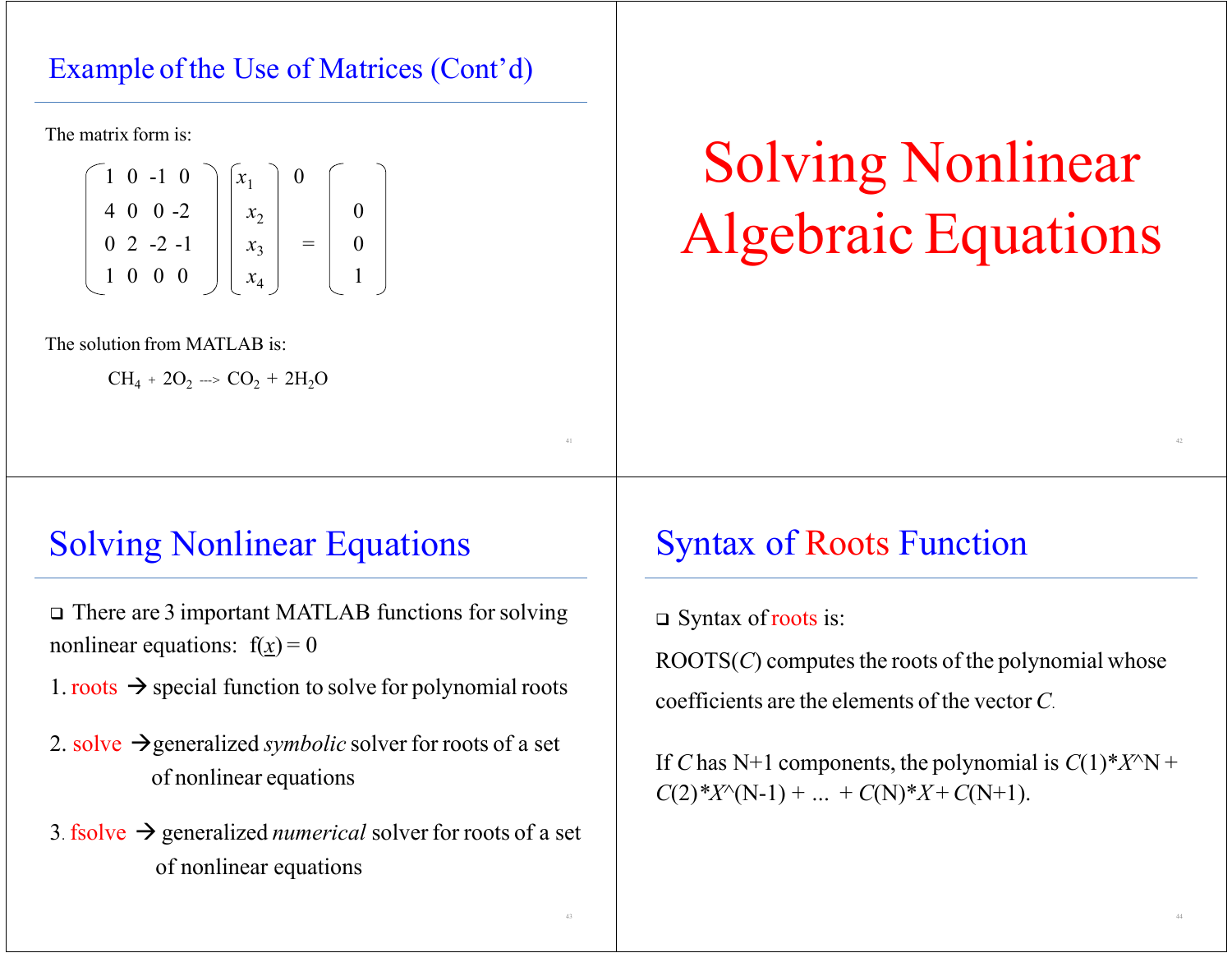## Example of Using Roots

Solve the following polynomial equation:

 $3x^4 + 2x^3 + x^2 + 4x - 6 = 0$  $>> c = [3 2 1 4 -6];$ >> roots(c)  $ans =$  -1.5476  $0.0435 + 1.2750i$  0.0435 - 1.2750i 0.7940

# Syntax of the Function Solve

 The solve function can be used to solve nonlinear algebraic equations either symbolically or numerically if no analytical solution is available.

The most widely used syntax is (see help too):

solve(eqn1, eqn2, …, eqnN)

solve(eqn1, eqn2,  $\dots$ , eqnN, var1, var2,  $\dots$ , varN)

# Some Examples of Using Solve

>> syms a b c x  $\gg$  solve (a\*x^2+b\*x+c==0, x) % Produce an analytical

solution

 $ans =$  $-(b + (b^2 - 4*a*c)^(1/2))/2*a$  $-(b - (b^2 - 4*a*c)^{(1/2)})/(2*a)$ 

>> syms <sup>x</sup>  $\gg$  solve(x==cos(x))

 $\gg$  solve(x-cos(x)==0) % Produce a numerical result, or

#### $ans =$

0.73908513321516064165531208767387

## More Examples of Using Solve

Consider the following set of nonlinear equations:  $x^2 + x - y^2 = 1$  and  $y - \sin(x^2) = 0$ >> syms x y  $\gg$  xy = solve (x^2+x-y^2-1==0, y – sin(x^2)==0)  $xy =$  [x y] = solve(....) struct with fields: x =  $x : [1 \times 1 \text{ sym}]$   $x = 0.909085...$ y:  $[1 \times 1$  sym]  $>> xy.x$   $y =$  $ans =$  0.735521... 0.90908536662905988691187687185816 $>>$  xy.y  $ans =$ 0.73552157044815211836599760477997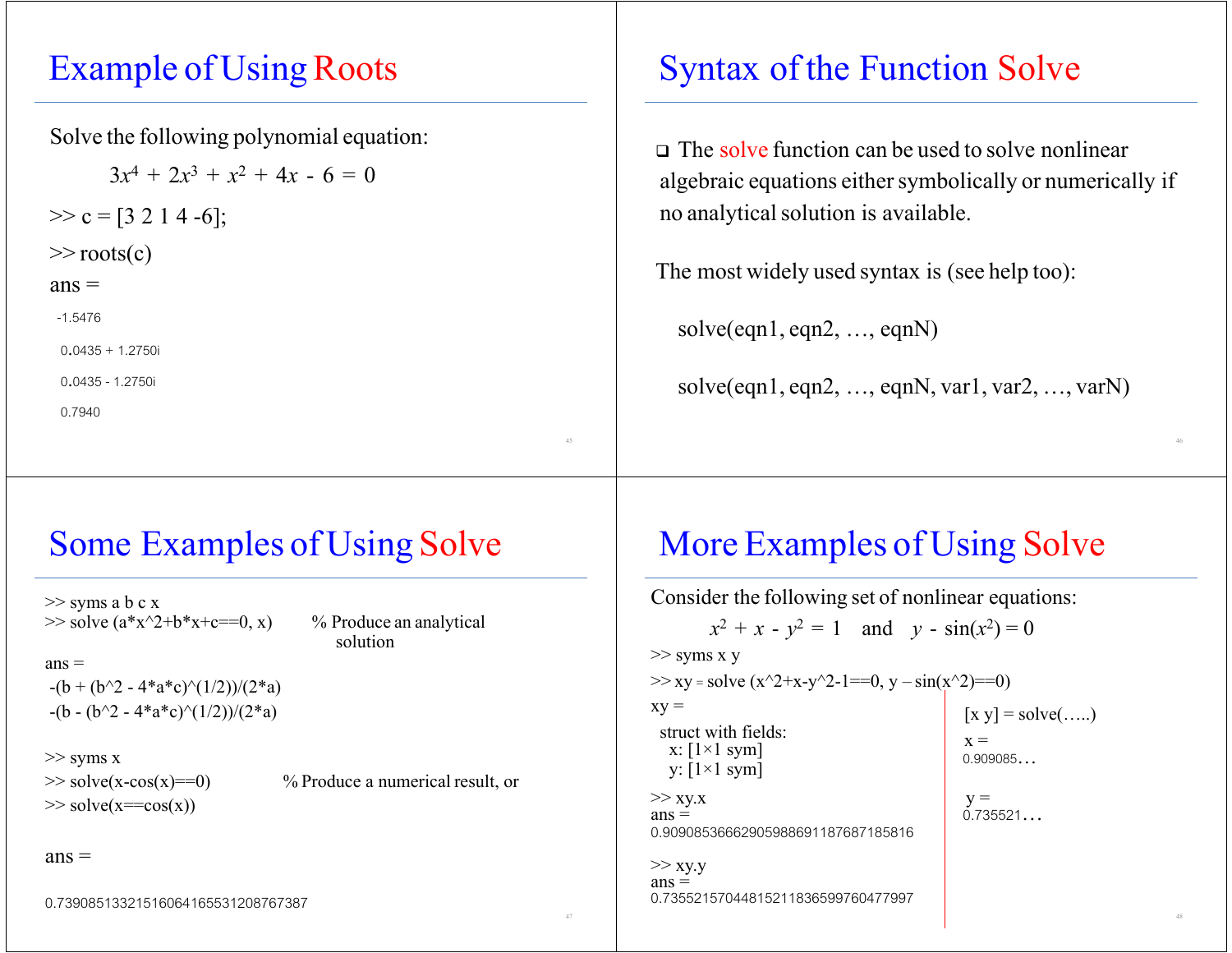# Using the DoubleCommand

- $\Box$  DOUBLE(X) returns the double precision value for X. If X is already a double precision array, DOUBLE has no effect.
- DOUBLE is very useful in converting symbolic numbersinto double-precision numbers.

>> format short  $\Rightarrow$  syms x disp(double(xy.x))  $\gg$  z = solve(3\*x^2-4\*x-10==0) 0.9091  $2/3 - 34\sqrt{1/2}/3$  0.7355  $34\frac{(1/2)}{3} + 2/3$  $ans =$  double(x) -1.27702.6103 $\overline{\mathbf{3}}$ 

% Combine commands: disp + double  $z =$  disp(double(xy.y))  $\gg$  double(z)  $\qquad$   $\%$  or if using [x y] = solve(.....) double(y)

# Specifying equations outside *Solve*

 Another way to use *Solve*? First just one unknown:  $>> a = 4$ ;  $>> b = a/2$ ;  $\gg$  syms x  $\%$  define a symbolic variable  $>> F = a * x-b * cos(x);$  $\gg$  answer = solve(F); >> disp(double(answer)) 0.4502

### Using Parameters in Solve Function

- Now solve for 2 unknowns from 2 nonlinear equations:
- % Solve a\*y-cos(z)=0 and y+b\*log(z) = 0

>> syms y z

- $>> F1 = a * v-cos(z);$
- $>> F2 = y + b * log(z);$
- $>>$  yz = solve(F1, F2);

```
\gg disp(double(yz.y)), disp(double(yz.z))
```
0.1499

0.9278

# Syntax of The Function fsolve

- The fsolve function solves a system of nonlinear equations of several variables.
- The most widely used syntax is (see help too):  $x =$  fsolve(fun,  $x0$ ) where
	- $fun = an M$ -file function containing the system of nonlinear equations
	- $x0$  = the initial guesses of the variables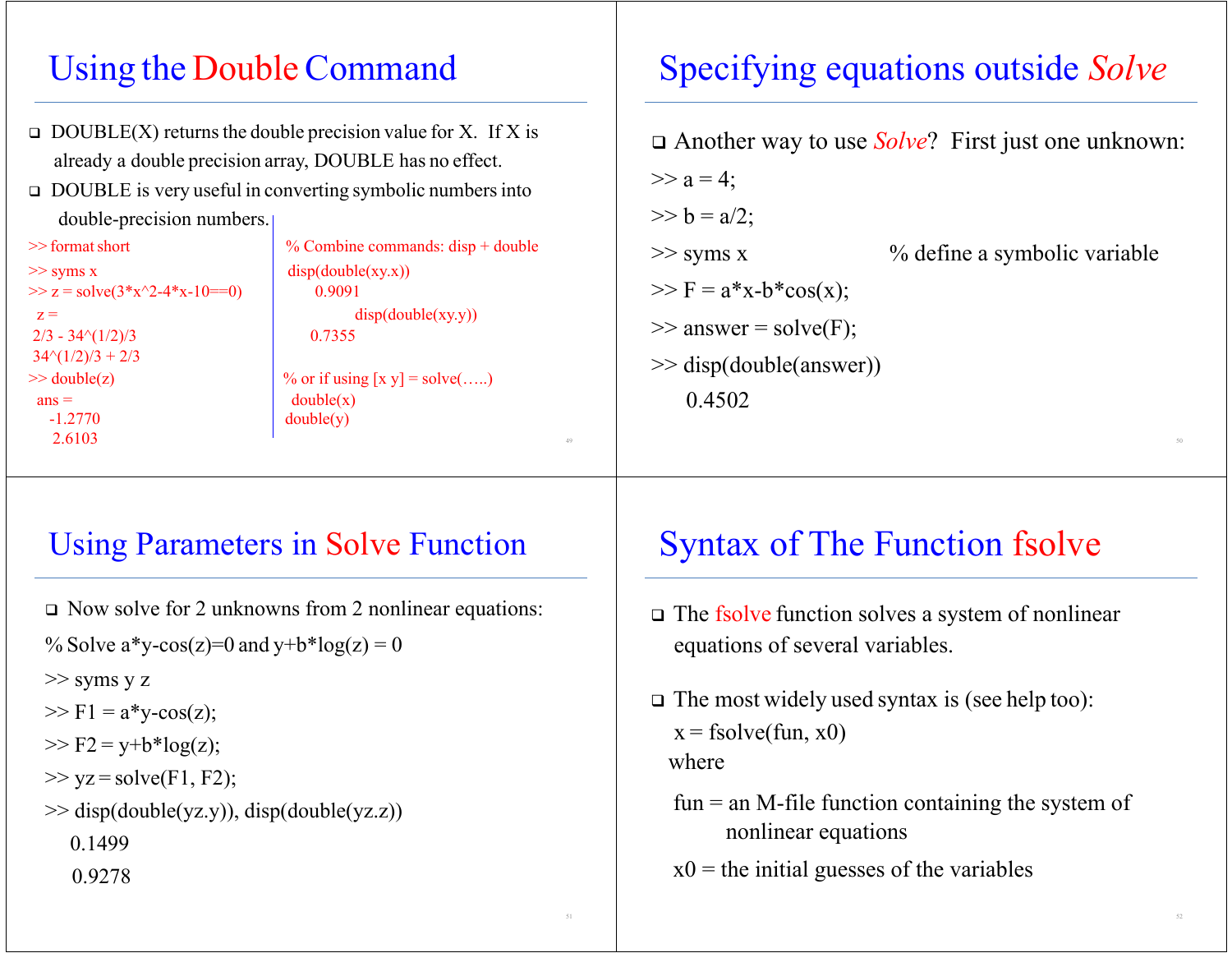# Example of Using fsolve

- $\Box$  Solve:  $2x_1 x_2 \exp(-x_1) = 0$  and  $-x_1 + 2x_2 \exp(-x_2) = 0$ starting at  $x_1 = -5$  and  $x_2 = -5$
- First, write an M-file that computes F, the values of the equations at *<sup>x</sup>*.

```
function F = myfun(x)F = [2*x(1) - x(2) - exp(-x(1)); -x(1) + 2*x(2) - exp(-x(2))];>> x0 = [-5 -5];\gg x = fsolve((\hat{\omega}myfun, x0)
X =0.5671 0.5671
```
# Solving Ordinary Differential Equations

# Solving ODEs in MATLAB

 The most widely used functions in MATLAB to solve <sup>a</sup> system of 1st-order ODEs are: ODE23 and ODE45

 $dy/dt = f(t, y)$  s.t.  $y(0) = a$ 

- Based on the Runge-Kutta numerical method
- ODE23 is low-order while ODE45 is medium-order
- The higher the order, the more accurate the numerical algorithm

### Solving ODEs in MATLAB (Cont'd)

 A function is written for the ODEs as an M-file. Example: Solve the following ODEs  $dy_1/dt = 2y_1 - 0.001y_1y_2$  $dy_2/dt = -10y_2 + 0.002y_1y_2$ s.t.  $y_1(0) = 5000$  $y_2(0) = 100$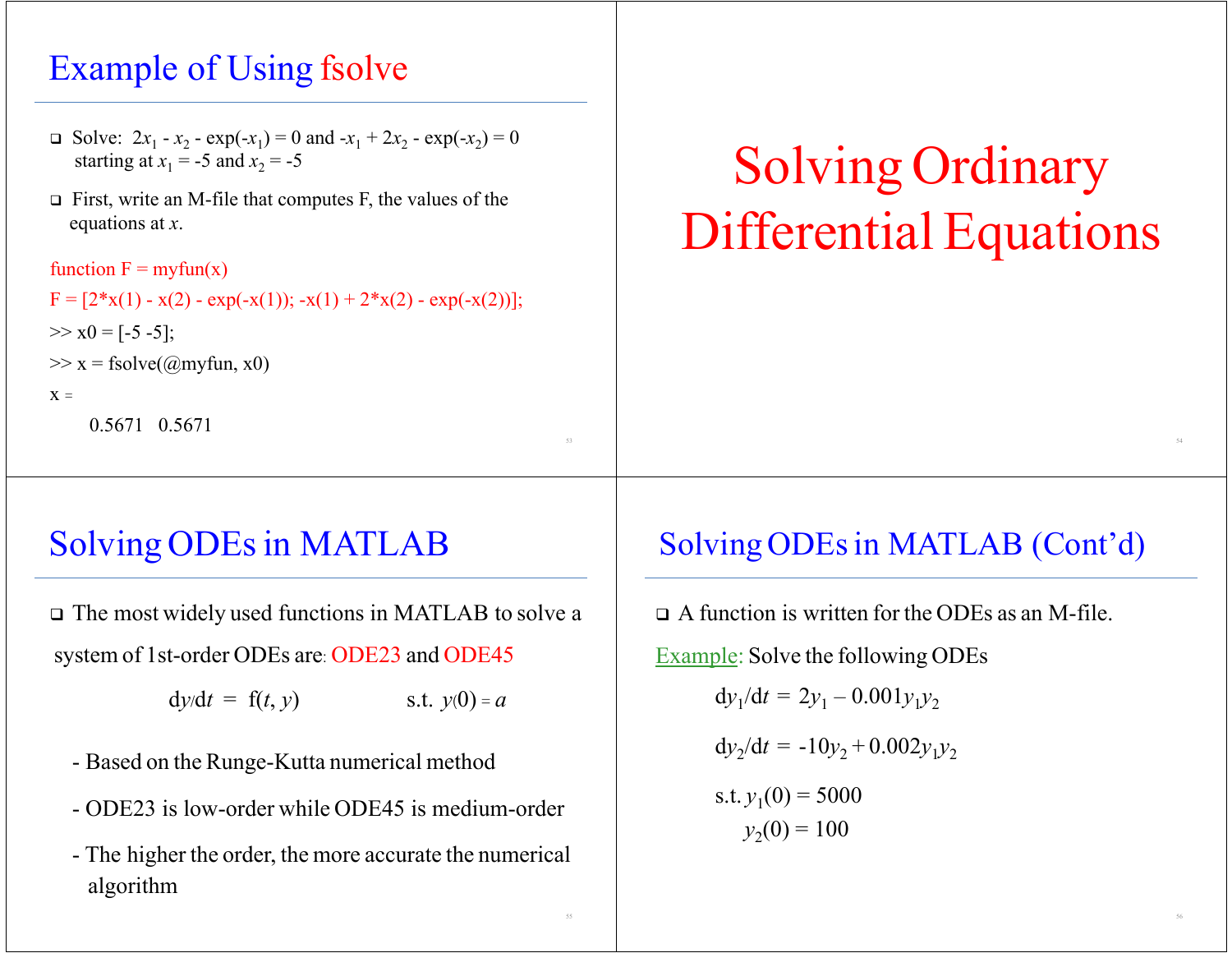#### Solving ODEs in MATLAB (Cont'd)

#### The syntax of ODE23 and ODE45 is:

 $[t, y] = ode23(odefun, tspan, y0)$ 

where odefun is the name of the M-file containing the ODE functions; tspan is the length of simulation;  $y0$  is the initial condition Create an M-file called 'fxy.m', which contains the following code:

function  $fy = ode(t, y)$ fy = zeros(2,1); % Initialize fy as  $2 \times 1$  matrix to zeros  $fy(1) = 2*y(1)-0.001*y(1)*y(2);$  $fy(2) = -10*y(2)+0.002*y(1)*y(2);$ 

## Solving ODEs in MATLAB (Cont'd)

The solution of the ODEs can now be obtained by entering the following MATLAB commands, or put them into a script file:

 $\gg$  simtime = 5;  $\%$  Length of simulation  $\gg$  inity = [5000, 100]; % Initial values at t=0  $\gg$  [t, y] = ode23('fxy', simtime, inity) % Solve the ODEs  $\gg$  plot(t,y); >> xlabel('time') >> ylabel('Values of y1 and y2')  $\gg$  legend('y1', 'y2')

#### Solving ODEs in MATLAB (Cont'd)



# Plotting in MATLAB

MATLAB has extensive facilities for displaying vectors and matrices as graph, as well as annotating and printing these graphs.

- $>> x = [0 1 2 3 4 5 6 7 8 9 10];$  % Setting the x values  $>> y = x.^{2};$  %  $y = x^{2};$  $\gg$  plot(x,y)
- 
- 
- 
- $\gg$  legend('v')
- - $%$  Plot of a quadratic
- >> title('Graph of a Quadratic') % Put in a title for the graph >> xlabel('Values of x')  $\%$  Label the x-axis
- $\gg$  ylabel('y = x^2')  $\%$  Label the y-axis
	- $%$  Put in a legend for multiple lines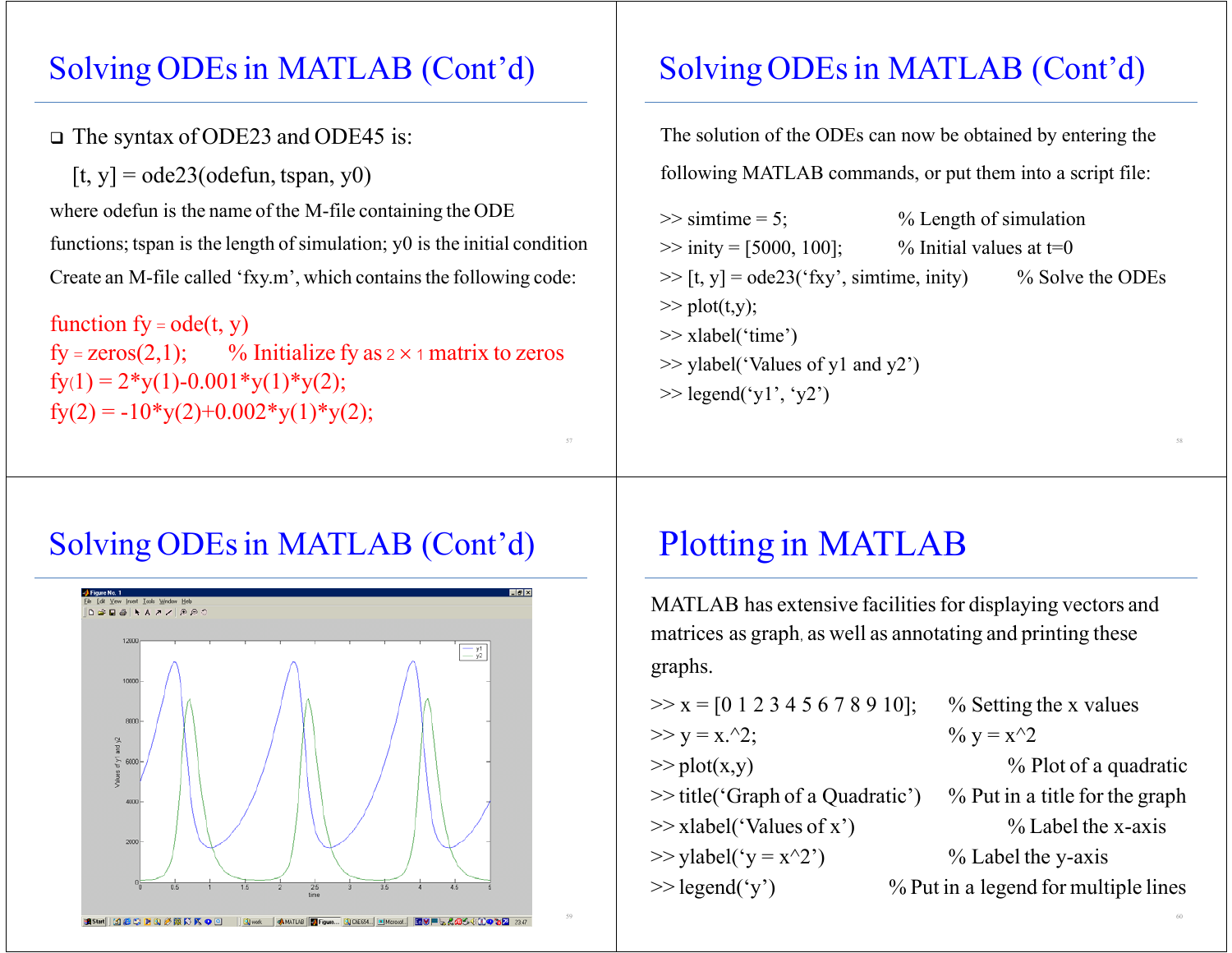## Solving Higher-Order ODEs

- For higher-order ODEs(e.g. 2nd-order, 3rd-order, etc.), must reduce them to a system of 1st-order ODEs.
- There are 2 kinds of higher-order ODE problems:
	- Initial-value problems(IVPs)
	- Boundary-value problems(BVPs)

| $y'' + 3y' - xy = sin(x),$   | $y'(0)=0, y(0)=1$                       | $\Rightarrow IVP$ |
|------------------------------|-----------------------------------------|-------------------|
| $y'' - xy' + y = \exp(-x),$  | $y'(0) = 0, y(1) = 2$                   | $\Rightarrow BVP$ |
| $y''' + y'' + 3y' - y = 0$ , | $y''(0) = 0, y'(0) = 1, y(2) = 5 = BVP$ |                   |

# Reducing Higher-Order ODEs

| $\Box$ Consider the 2nd order ODE:                      |                       |
|---------------------------------------------------------|-----------------------|
| $d^2y/dt^2 = 3 dy/dt + 6 y - cos(t)$ ,                  | $y'(0) = 0, y(0) = 1$ |
| The ODE can be converted into a pair of 1st-order ODEs: |                       |
| Define $x = dy/dt$ so that                              |                       |
| $dx/dt = 3x + 6y - cos(t)$                              | (1)                   |
| $dy/dt = x$                                             | (2)                   |
|                                                         |                       |

subject to  $x(0) = 0, y(0) = 1$ 

### Solving Boundary-Value Problems

 Shooting Method - Trial and Error Consider the following 2nd-order ODE:



# Shooting Method (Cont'd)

Based on the mechanics of an artillery problem



- Solve the ODE as an IVP by guessing the slope *y*(1) to ge<sup>t</sup> *y*(3).
- If *y*(3) > -1, then the guess is too high. Guess a lower value for *y*.
- If *y*(3) < -1, then the guess is too low. Guess a higher value for *y*.
- After 2 trials, linearly interpolate or extrapolate for a third trial.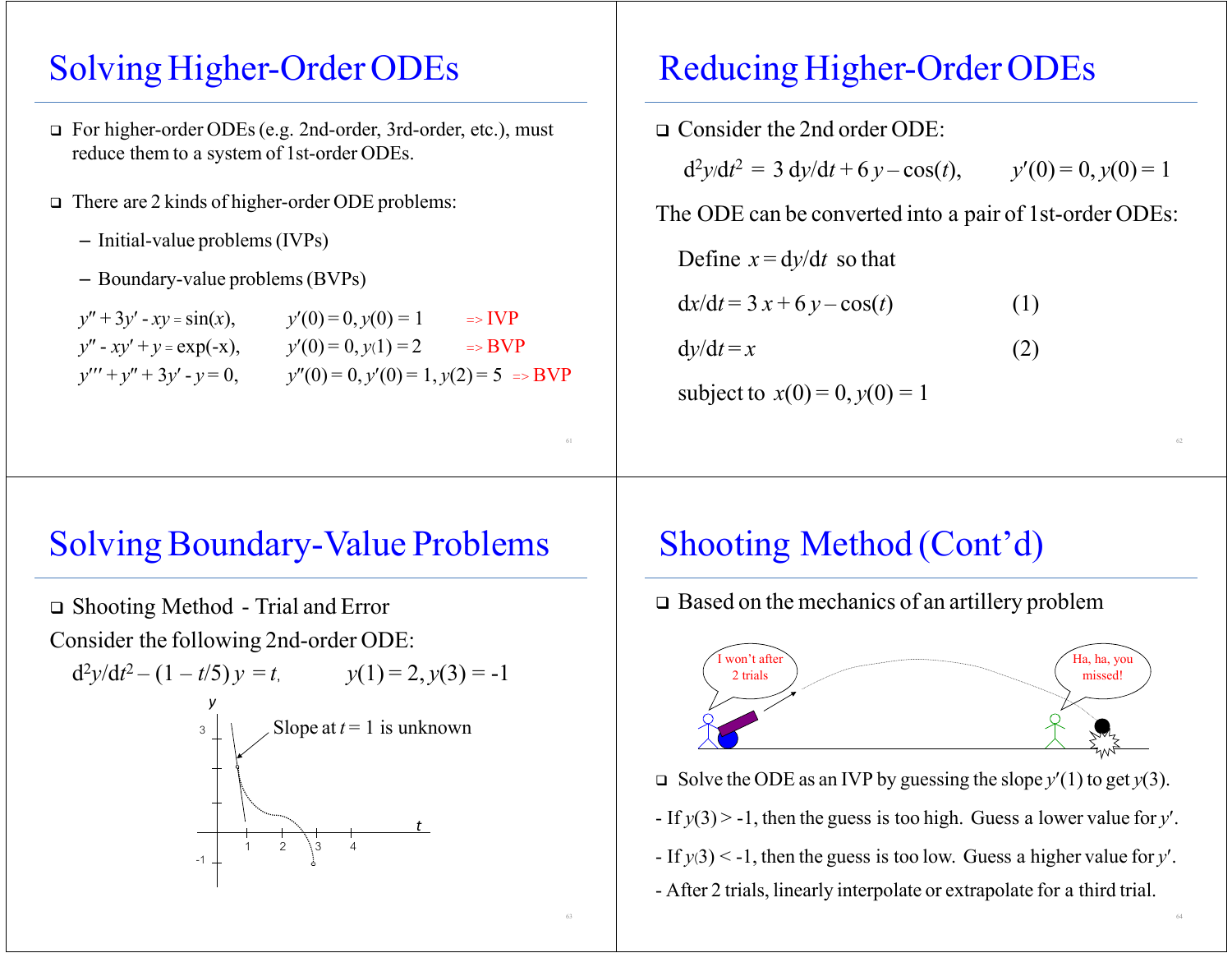### Shooting Method (Cont'd)

The formula for linear interpolation/extrapolation is:

 $y'(1) = G1 + G2 - G1 (D - R1)$ R2 – R1

where  $GI = first guess at initial slope$  $G2$  = second guess at initial slope R1 = first result at endpoint (using G1) R2 = second result at endpoint (using G2)  $D =$  desired value at the endpoint

Note: The third trial always gives the correct results if the ODE is *linear* => An ODE is linear if the coefficients of each derivative term and the forcing function are not functions of *y*.

# Shooting Method in MATLAB

First reduce the 2nd-order ODE into a pair of 1st-order ODEs:

 $dy/dt = x$  and  $dx/dt - (1 - t/5)y = t$ ,  $y(1) = 2, y(3) = -1$ 

MATLAB m-file: fshoot.m

function  $fy = ode(t, y)$  $fy = zeros(2,1);$  $fy(1) = y(2);$  $f_{\rm V}(2) = (1-t/5)^*$ y $(1) + t$ ;

### Shooting Method in MATLAB (Cont'd)

```
 First trial => guess y(1) =x(1) = -1.5
   clcclearsimtime = [1:0.2:3];
  inity = [2, -1.5];
   [t, y] = ode45('fshoot', simtime, inity);y \times 2.0000 -1.5000 x or y'
\sim 1.7514 -0.9886
          1.6043 -0.4814 1.5597 0.0389 1.6218 0.5876 1.7976 1.17831.8227
          2.5309 2.5310 3.1139 3.3116 3.8608 4.1706
         4.7876 5.1119Run from t = 1 to t = 3 with \Delta t = 0.2y(t=3) which is > -1.0 wanted
                                 so \mathbf{v}'(1) is too large
```
#### Shooting Method in MATLAB (Cont'd)

so  $y'(1)$  is still too large

**□** Second trial => guess  $y'(1) = x(1) = -3.0$ clcclearsimtime = [1:0.2:3]; inity =  $[2, -3.0]$ ;  $[t, y] = ode45('fshoot', simtime, inity);$ 2.0000 -3.00001.4498 0.9921 0.6192 0.3275 -1.2580Run from  $t = 1$  to  $t = 3$  with  $\Delta t = 0.2$ **y <sup>x</sup>**or**y y**(**t**=3) is > -1.0

 $0.1163$  -0.0118 -0.4259 -0.0520 0.0299 0.0029 0.52660<del>.1620 1.</del>0732  $0.4360$  21.6773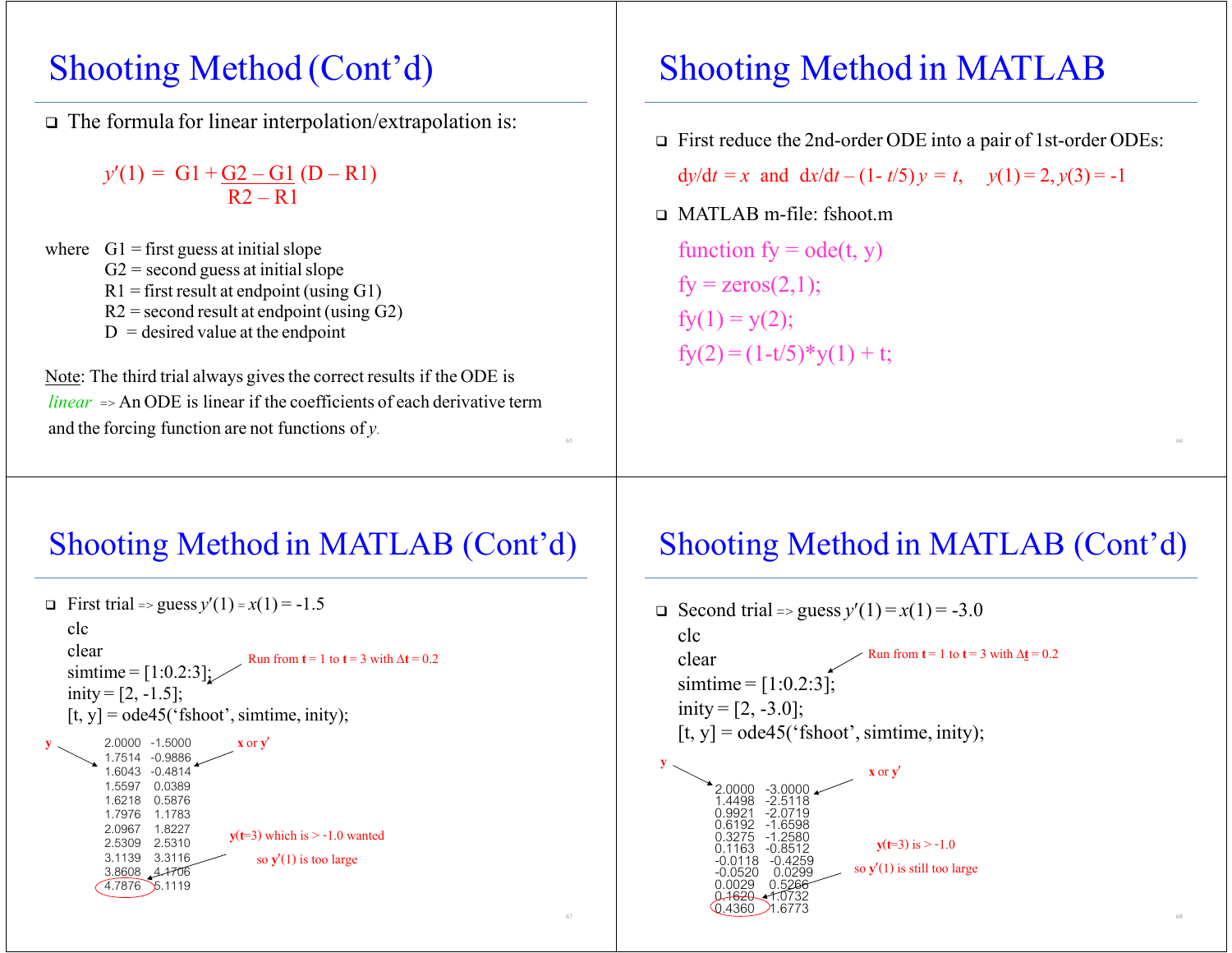# The Complete MATLAB File

% Shooting Method to solve a 2nd-order ODE clcclear Output: % first trial  $\text{simtime} = [1:0.2:3];$  2.0000 -3.4950  $g1 = -1.5;$  1.3503 -3.0145  $\text{inity} = [2, g1];$  0.7900 -2.5967  $[t, y] = ode45['fshoot', simtime, inity)$  0.3088 -2.2204  $r1 = y(11,1);$  -0.0997 -1.8671 % second trial  $\sim$  0.4385 -1.5209  $g2 = -3.0;$   $-0.7076 -1.1679$  $\text{inity} = [2, g2];$  -0.9043 -0.7955  $[t, y] = ode45('fshoot', simtime, inity)$  -1.0237 -0.3925  $r2 = y(11,1);$  -1.0586 0.0511 % third trial and the solution  $\left( \begin{array}{c} -1.0000 \end{array} \right)$  0.5439  $g3 = g1 + (g2-g1)/(r2-r1)*(-1-r1);$ inity =  $[2, g3]$ ;  $[t, y] = ode45('fshoot', simtime, inity)$ 

**<sup>y</sup>**(**t**=3)

# Programming inMATLAB

# Programming in MATLAB

 MATLAB is both a powerful programming language as well as an interactive computational environment

 Files that contain code in the MATLAB language are called M-files(file names must end with the extension '.m')

There are 2 kinds of M-files:

- Scripts, a simple text file where you can place MATLAB commands.
- Functions, which can accep<sup>t</sup> input arguments and return output arguments

### The IF Condition Statement

 The IF statement evaluates a logical expression and executes a group of statements when the expression is true.

The general form of the IF statement is

IF expression statementsELSEIF expression statementsELSEstatementsEND

The ELSEIF and ELSE parts are optional. The valid operators in the expression are = =, <, < =, >, > =, and  $\sim$ =.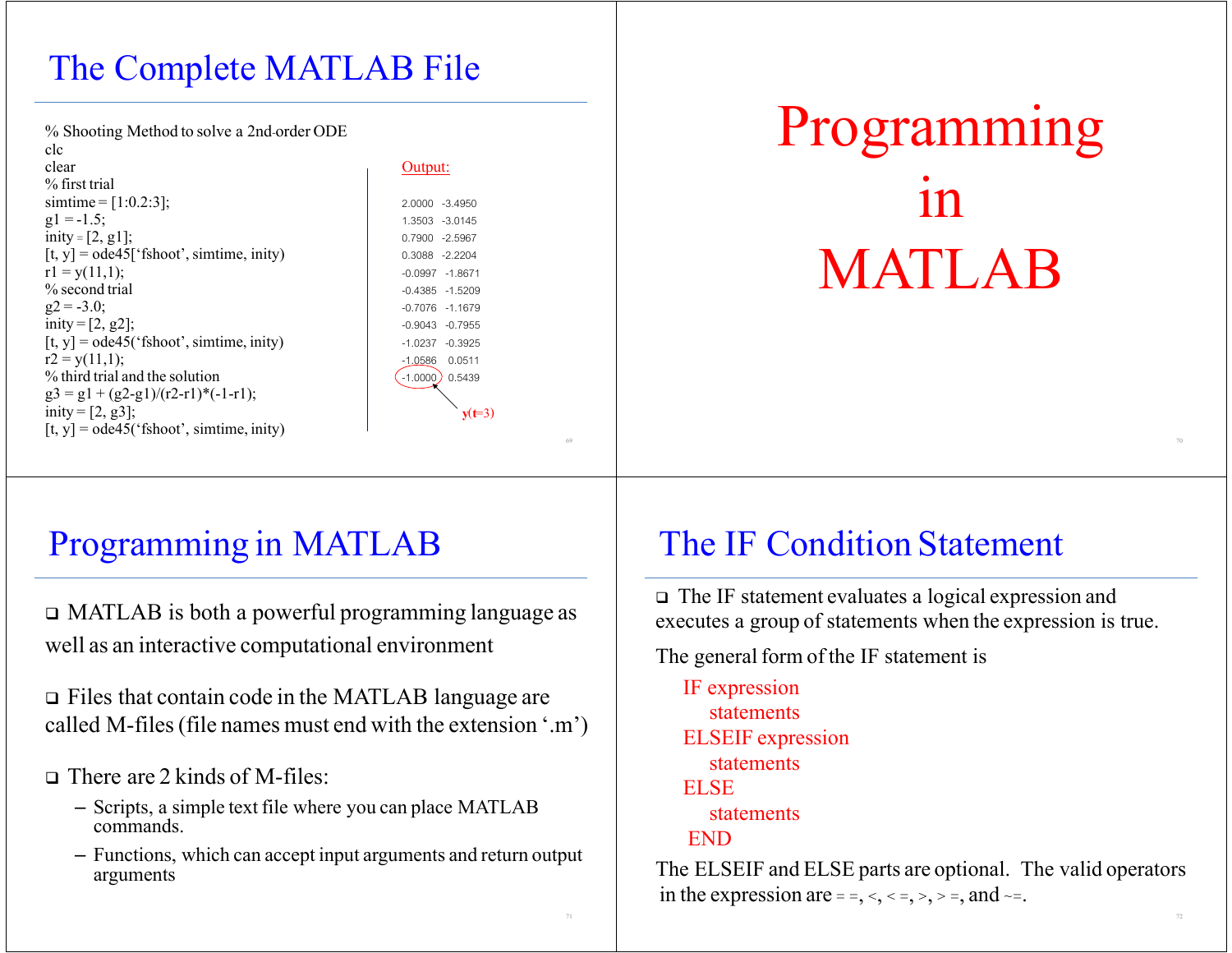### Example of IF Condition Statements

Given a positive integer number, determine if the number is divisible by 5. clcclearnumber <sup>=</sup> input('Please enter a positive integer number: ') if number < 0fprintf ('Sorry, %5i is not a positive number \n', number) elseif round(number) - number  $\sim=0$ fprintf ('Sorry, %10.5f is not an integer number \n', number)  $e$ lseif rem(number, 5) == 0 fprintf ( $\frac{6}{5}$ i is divisible by 5 \n', number) elsefprintf ( $\frac{6}{5}$  is not divisible by  $5 \n\times 7$ , number) remainder <sup>=</sup> rem(number,5); fprintf ( $\frac{6}{5}$ i is the remainder \n', remainder) endReturns the remainder if not divisible by 5 The m-file is called "ifthenelse"

# Example of IF Statements (Cont'd)

#### In MATLAB, type: ifthenelse

Please enter a positive integer number: -25 Sorry, -25 is not a positive number  $\gg$ Please enter a positive integer number: 15.23 Sorry, 15.23000 is not an integer number  $\gg$ Please enter a positive integer number: 80 80 is divisible by 5 >>Please enter a positive integer number: 34 34 is not divisible by 5 4 is the remainder  $\gg$ 

### The FOR Statement

 The FOR statement repeats a group of statements a fixed, predetermined number of times.

The general form of the FOR statement is

```
FOR variable = expr
  statementsEND
```
where expr is often of the form X:Y

# Example of FOR Loop Statements

Given a positive integer number *n*, calculate the sum of  $(1+2+3+\ldots+n)$ clcclearnumber <sup>=</sup> input('Please enter a positive integer number: ') if number < 0fprintf ('Sorry, %5i is not a positive number  $\ln$ ', number elsesum = 0; for i = 1:number  $sum = sum + i;$ endfprintf ('The sum is  $\%8i \n\infty$ ', sum) endThe m-file is call "forloop" In MATLAB, type: forloop Please enter a positive integer number: 100 The sum is 5050 >>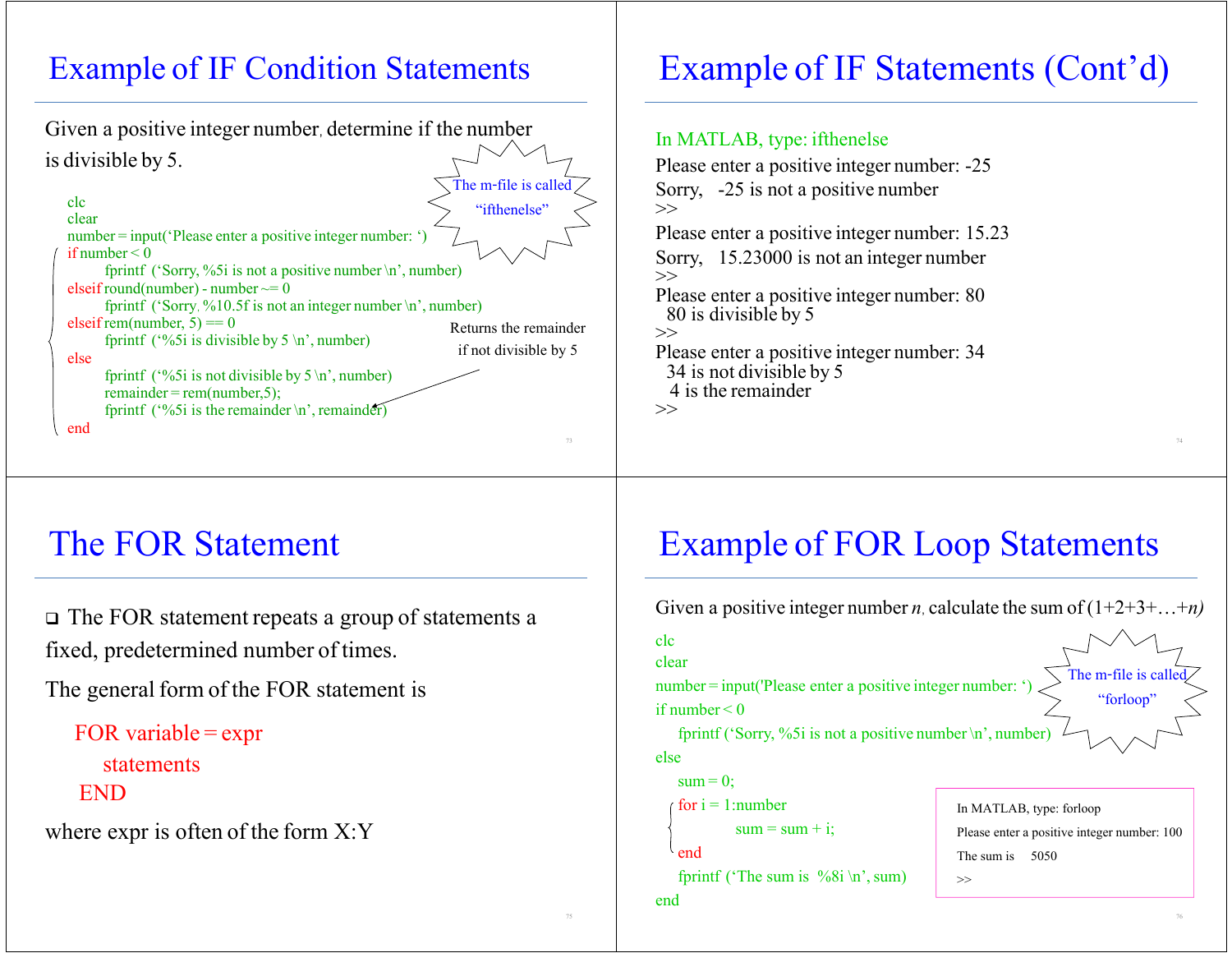#### The WHILE and BREAK Statements

 The WHILE loop repeats a group of statements an indefinite number of times, under control of a logical condition.

The general form of the WHILE statement is

WHILE expression statementsEND

end

 The BREAK statement lets you exit early from a FOR or WHILE loop. This prevents MATLAB from going into an infinite loop.

# Example of WHILE Statements

#### The Hi-Lo game:

Objective: Try to correctly guess an integer between 0 and 100 generated by the computer in asfew trials as possible.

clcclearmyinteger <sup>=</sup> round(100\*rand); flag  $= 0$ ; while flag  $==0$ fprintf  $('n')$ 



guess = input( $P$ lease guess an integer between 0 and 100 I have in mind: ');

### Example of WHILE Statements (Cont'd)

if guess == myinteger flag =  $1$ ; fprintf  $('n')$ fprintf ('You guessed right!!! $\ln$ ') fprintf ('My number is %3i \n', myinteger) elseif guess <sup>&</sup>lt; myinteger fprintf ('Your number is too low. Please guess again\n') else

fprintf ('Your number is too high. Please guess again\n') end

#### Example of WHILE Statements (Cont'd)

Please guess an integer between 0 and 100 I have in mind: 50 Your number is too low. Please guess again Please guess an integer between 0 and 100 I have in mind: 75 Your number is too low. Please guess again Please guess an integer between 0 and 100 I have in mind: 88 Your number is too high. Please guess again Please guess an integer between 0 and 100 I have in mind: 82 Your number is too high. Please guess again Please guess an integer between 0 and 100 I have in mind: 79 Your number is too low. Please guess again Please guess an integer between 0 and 100 I have in mind: 81 You guessed right!!! My number is 81 >>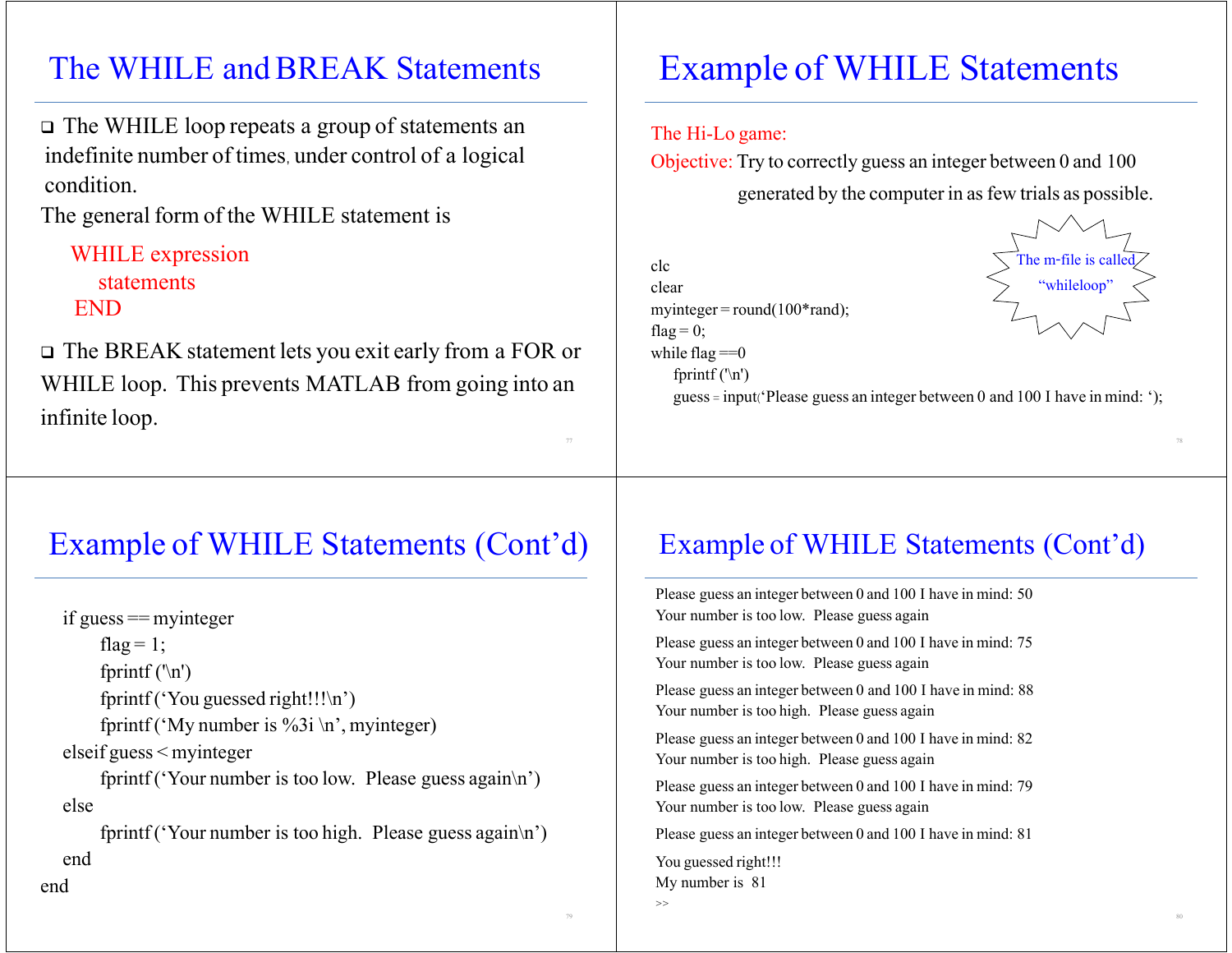# **Workshops**

### Workshop 1: Basic Calculations

Use MATLAB to carry out the following calculations:

- (a) Solve the equation:  $2x^2 5x 20 = 0$ , using the quadratic formula. Report your answers in 6 decimal places.
- (b) What is the product of the two roots of the quadratic equation:  $4x^2 + 3x + 13 = 0$ . Report your answer in 4 decimal places.
- (c) Compute the distance between two points, namely (2, -4, 9) and (-3, 1, -7), given in the Cartesian coordinates.
- (d) Convert the Cartesian coordinates (4, 15) into the polar coordinates  $(r, \theta)$ . Report your answers in 2 decimal places and show  $\theta$  in both degree and radian.

### Workshop 1: Basic Calculations (Cont'd)

Use MATLAB to carry out the following calculations:

(e) A quick search on the Internet shows that the vapor pressure of acetone is given by:

$$
log_{10} (P^{VAP}) = 7.2316 - \frac{1277.03}{T + 237.23}
$$
 **T** in °C and **P** in mmHg

Verify the accuracy of this vapor pressure at  $T = 25$  °C by comparing it (in terms of relative % error with 5 decimal places) with the following vapor pressure equation reported by Ambrose, Sprake, *et al.* (1974):

$$
log_{10} (P^{VAP}) = 4.42448 - \frac{1312.253}{T - 32.445}
$$
 **T** in Kelvin and **P** in bar

# Workshop 2: Matrix Manipulations

(a) Consider the following arrays:

$$
\mathbf{A} = \begin{bmatrix} 1 & 4 & 2 \\ 2 & 4 & 100 \\ 7 & 9 & 7 \\ 3 & \pi & 42 \end{bmatrix} \qquad \qquad \mathbf{B} = \ln(\mathbf{A})
$$

Use MATLAB to do the following (use "format short"):

- Select just the second row of **B**.
- Determine the sum of the second row of **B**.
- Multiply the second column of **B** and the first column of **A** (element-by-element)
- Determine the maximum value in the vector resulting from element-by-element multiplication of the second column of **B** with the first column of **A**.
- Determine the sum of the first row of **A** divided element-by-element by the first three elements of the third column of **B**.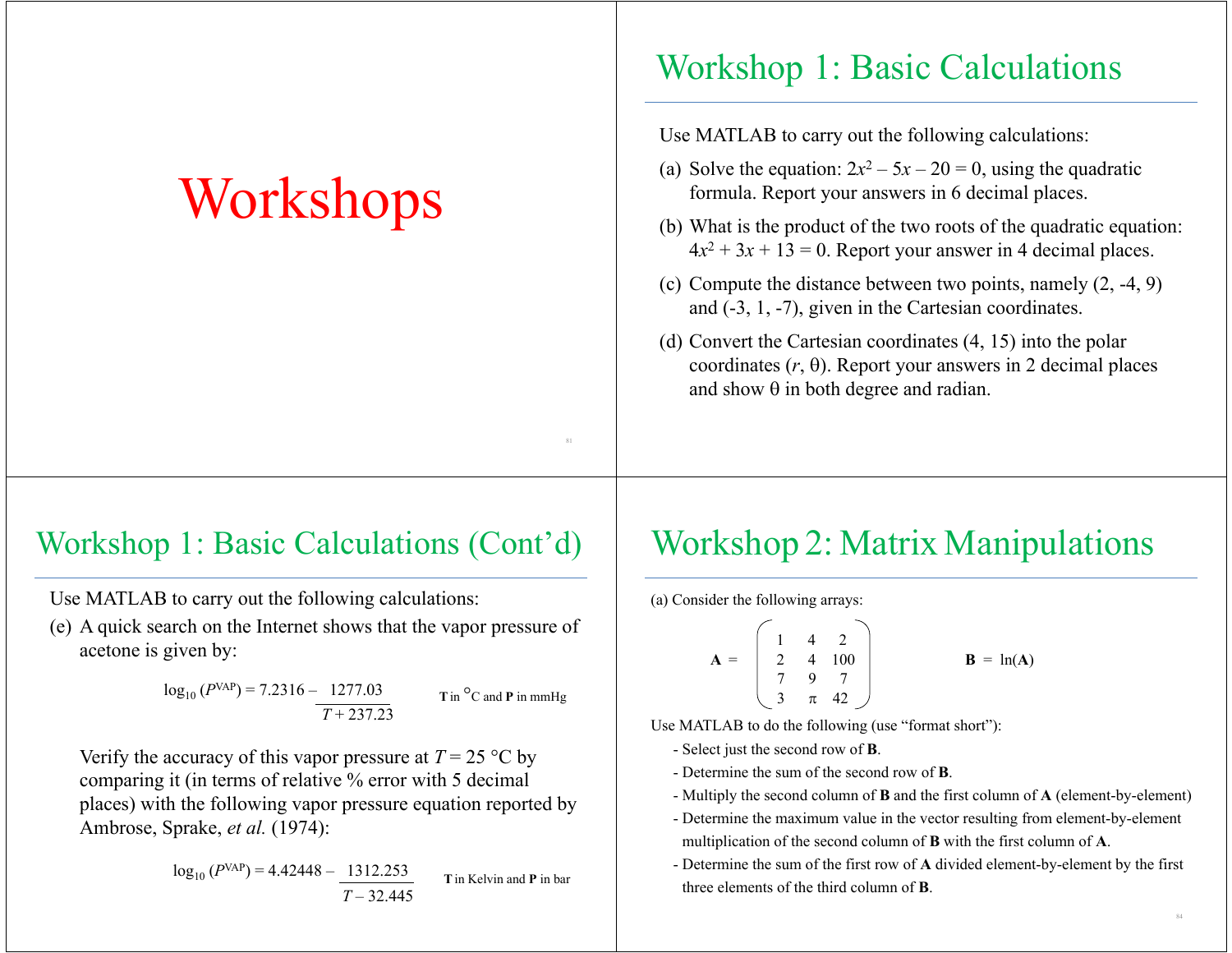(b) Use MATLAB to determine the stoichiometric ratios of molecular species in the following reaction. You must find the lowest integer number for each stoichiometric coefficient.

 $a \text{ HIO}_3 + b \text{ Fel}_2 + c \text{ HCl} \rightarrow d \text{FeCl}_3 + e \text{ ICl} + f \text{H}_2\text{O}$ 

where  $HIO_3 = I$ odic Acid, FeI<sub>2</sub> = Ferrous Iodide,  $\text{FeCl}_3$  = Ferric Chloride, and ICl = Idodine Monochloride

#### **Answers:**

 $a =$   $b =$   $c =$   $d =$  $e =$   $f =$ 

#### Workshop 3: Molar Volume and *Z* from Redlich-Kwong-Soave Equation of State

The variables are defined by:

**P** = pressure in atm

- $\underline{\mathbf{V}}$  = molar volume in L/gmole
- **T** = temperature in K
- $R = gas constant (0.08206 atm-L/gmole-K)$
- $T_{\text{C}}$  = the critical temperature (405.5 K for ammonia)
- $P_{\rm C}$  = the critical pressure (111.3 atm for ammonia)
- $\mathbf{P}^{VAP}$  vapor pressure (6.2 atm at **T**<sub>r</sub> = 0.7 for ammonia)

Use MATLAB to answer the following questions:

(a) Calculate the molar volume and compressibility factor **Z**for gaseous ammonia at a pressure  $P = 56$  atm and a temperature  $T = 450$  K.

(b) Repeat the calculations for the following reduced pressures:  $P_r = 1, 2, 4, 10,$  and 20.

# Workshop 2 (Cont'd)<br>
Workshop 3: Molar Volume and Z from Redlich-<br>
Kwong-Soave Equation of State

The Redlich-Kwong-Soave equation of state contains 2 empirical parameters  $a$  and  $b$ , and is given by:

$$
P = \frac{RT}{V - b} - \frac{a}{V(V + b)}
$$
 where  
\n
$$
a = 0.42747[R^2 T_c^2/P_c] \alpha(T)
$$
  
\n
$$
b = 0.08664[R T_c/P_c]
$$
  
\n
$$
\alpha(T) = [1 + m(1 - T_r^{1/2})]^2 \text{ and } T_r = T/T_c
$$
  
\n
$$
m = 0.480 + 1.57w - 0.176w^2
$$
  
\n
$$
w = -1.0 - \log 10 [P^{VAP}(T_r = 0.7)/P_c] = \text{Pitzer acentric factor}
$$

### Workshop 4: Solving an ODE

Write a MATLAB script file to solve the following 4th-order ODE using ode23:

$$
d^{4}y/dt^{4} = y + 7.5\sin(2t) + 16\sin^{2}t - 14\cos^{2}t + t^{3}
$$
  
s.t.  $y(0) = 0$ ,  $dy(0)/dt = 3$ ,  $d^{2}y(0)/dt^{2} = 6$ ,  $d^{3}y(0)/dt^{3} = -8$ 

The above ODE has an analytical solution of:

 $y(t) = c_1 e^t + c_2 \sin(2t) - c_3 \cos^2(t) + c_4 t^3$